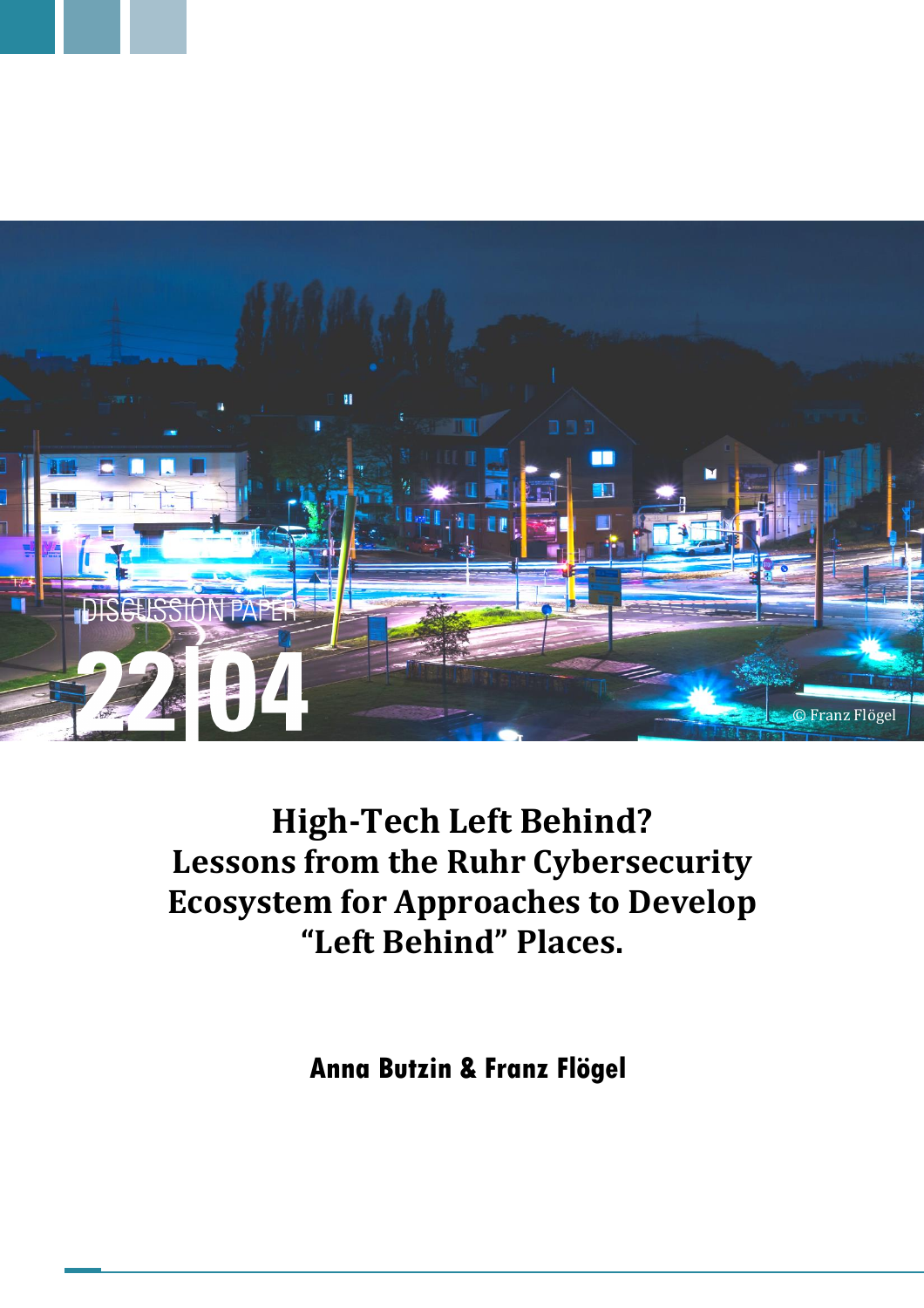Copyright remains with the author.

Discussion papers of the IAT serve to disseminate the research results of work in progress prior to publication to encourage the exchange of ideas and academic debate. Inclusion of a paper in the discussion paper series does not constitute publication and should not limit publication in any other venue. The discussion papers published by the IAT represent the views of the respective author(s) and not of the institute as a whole.

# Citation:

Butzin, Anna; Flögel, Franz (2022): High-Tech Left Behind? Lessons from the Ruhr Cybersecurity Ecosystem for Approaches to Develop "Left Behind" Places. IAT Discussion Papers, 22/04.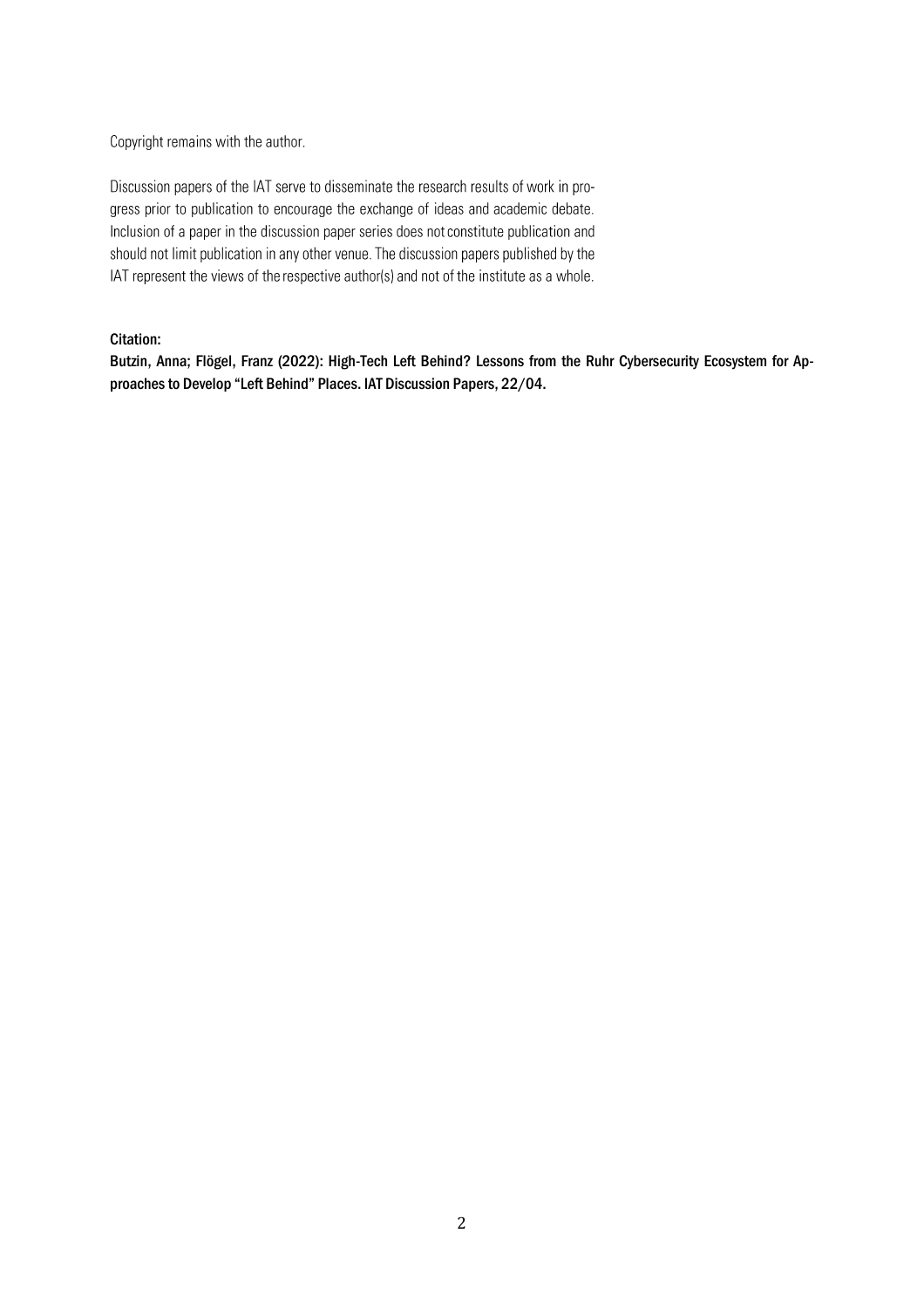# **High-Tech Left Behind? Lessons from the Ruhr Cybersecurity Ecosystem for Approaches to Develop** "Left Behind" Places.

Anna Butzin, Franz Flögel

June 2022

#### **Abstract**

The attention to "left behind" places triggered a debate about alternative development approaches. Unlike prosperous regions and their prioritisation on high-tech sectors, strategies for left behind places should shift to the foundational economy, community-based social innovation and well-being. While supporting this emphasis, we see a tendency to neglect importance of research and teaching in high-tech areas for developing left behind places. Our case study in the old industrial region Ruhr shows, how unrelated initial funding for cutting-edge research sparked the development of today's cybersecurity ecosystem. The ecosystem contributes to a positive identification within the region and a dynamic start-up landscape.

*Keywords: left behind places, entrepreneurial ecosystem, cybersecurity, hightech sectors, regional development*

*JEL classification: O31, O32, O180*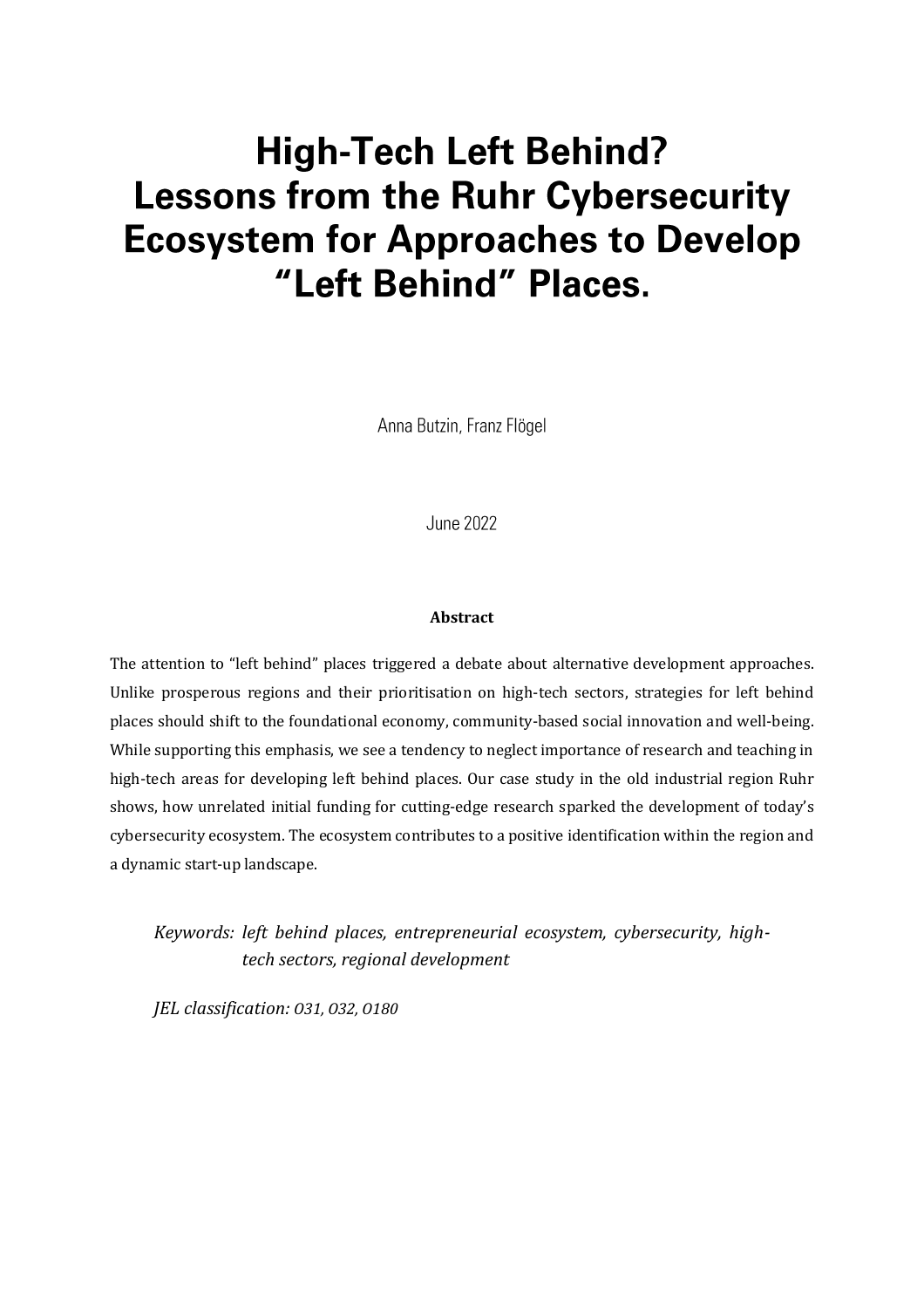## **I Introduction**

Populism across Europe has triggered renewed attention of actors in politics and regional studies for "left behind" places, such as lagging old industrial regions and rural areas (BMI 2019, MacKinnon et al. 2021, Rodríguez-Pose 2018). Researchers criticise conventional growth-oriented economic thinking and its narrow policy prescriptions as inadequate and call for alternative development strategies for left behind places. Unlike growth regions and their prioritisation of cutting-edge research and development (R&D), technological innovation and high-tech export sectors, it is claimed that development strategies should shift to the foundational economy (Hansen 2021) and community-based social innovation (Pires et al. 2020). Furthermore, those universities located in lagging regions should become engaged universities and shift their third mission towards needs of local communities. Referring to neo-endogenous development approaches, specific placebased development policies that address well-being, quality of life, positive identification and belonging are needed to engage with lagging places and their development (MacKinnon et al. 2021).

While being sympathetic with the proclaimed shift, we identify three potential negative effects for the development of such places. First, we are concerned that the emphasis on alternative development and social well-being might lead to the perception that high-tech development and related research are misplaced in lagging regions and that high-tech industries cannot develop there. This would be mistaken, as our cybersecurity case study from the Ruhr in Germany, Europe's most populous former mining area, shows. Today, the Ruhr's competitive cybersecurity ecosystem hosts cutting-edge international research institutes, cybersecurity subsidies of high-tech companies and vibrant deep tech start-ups.

Second, as our case study indicates, high-level research and development opportunities can attract change agents and develop new (unrelated) industries in lagging regions (Marques et al. 2019). This observation challenges the proclaimed regional focus of engaged universities. If engaged universities predominantly focus their research and teaching to the needs of the low-growth or even declining regional industry and of regional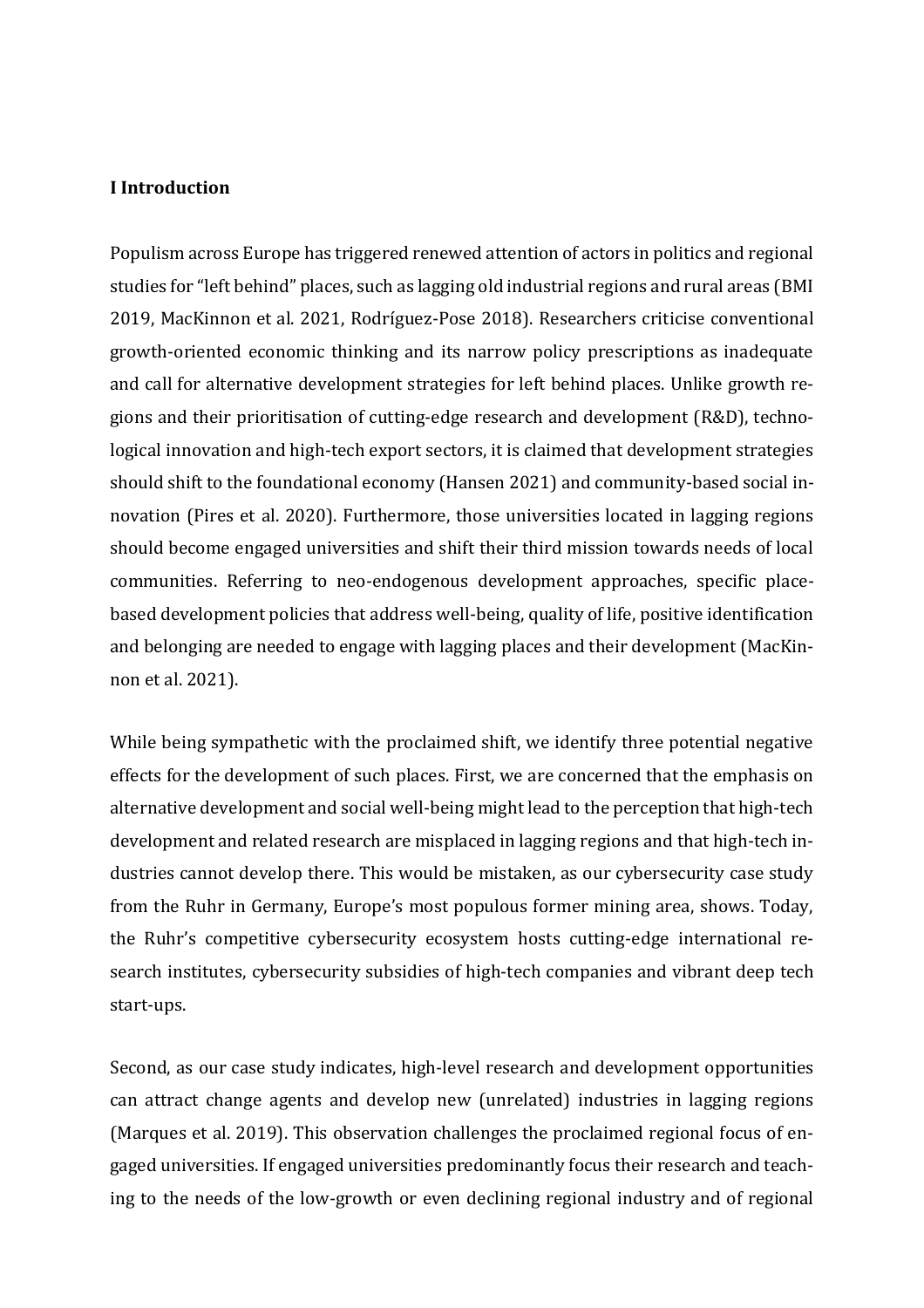society, their ability to develop new impulses, technologies and sectors is reduced. Third, research institutes and high-tech companies of the Ruhr's cybersecurity ecosystem contribute to positive regional identity and boost the regional image and partly compensate for identity losses going along with industrial decline (Tomaney et al. 2019). Hence, identification and belonging as positive effects connected to regional development is not an exclusive argument for alternative development strategies.

To be realistic, the cybersecurity ecosystem is still a niche economy in the Ruhr that predominately employs highly skilled persons. Its private sector accounts for only 0.39% of Ruhr's total employment. Accordingly, the direct effects for the Ruhr's population are limited. However, the indirect, identity-forming aspects of the research centres and innovation sites must be considered. We therefore argue that development policies for left behind places should consider alternative and well-being oriented approaches, but not at the expense of ambitious science, innovation and high-tech sectors. A place-based combination of alternative and conventional development approaches spurs positive identification and dynamics in regional development of left behind places.

The paper is organised as follows. Section 2 reviews three new development approaches for left behind places – foundational economy, engaged university and social innovation – and outlines their potential disadvantages for regional development. Section 3 introduces our case study including used methods, while section 4 outlines the genesis of the Ruhr's cybersecurity ecosystem and its impact on the region. Finally, section 5 concludes and advances recommendations for development policies.

## **II A critical stance on alternative development approaches in left behind regions**

Conventional economic development strategies for left behind regions mirror the dominant regional development discussions for economic centres and prospering regions (Martin 2021). Regions should become competitive industry clusters (Trippl and Tödtling 2008, Rehfeld 1999, Scheuplein and Krätke 2001), develop regional innovation systems (Doloreux and Dionne 2008), specialise in a smart way (Foray 2014, Valance et al. 2018)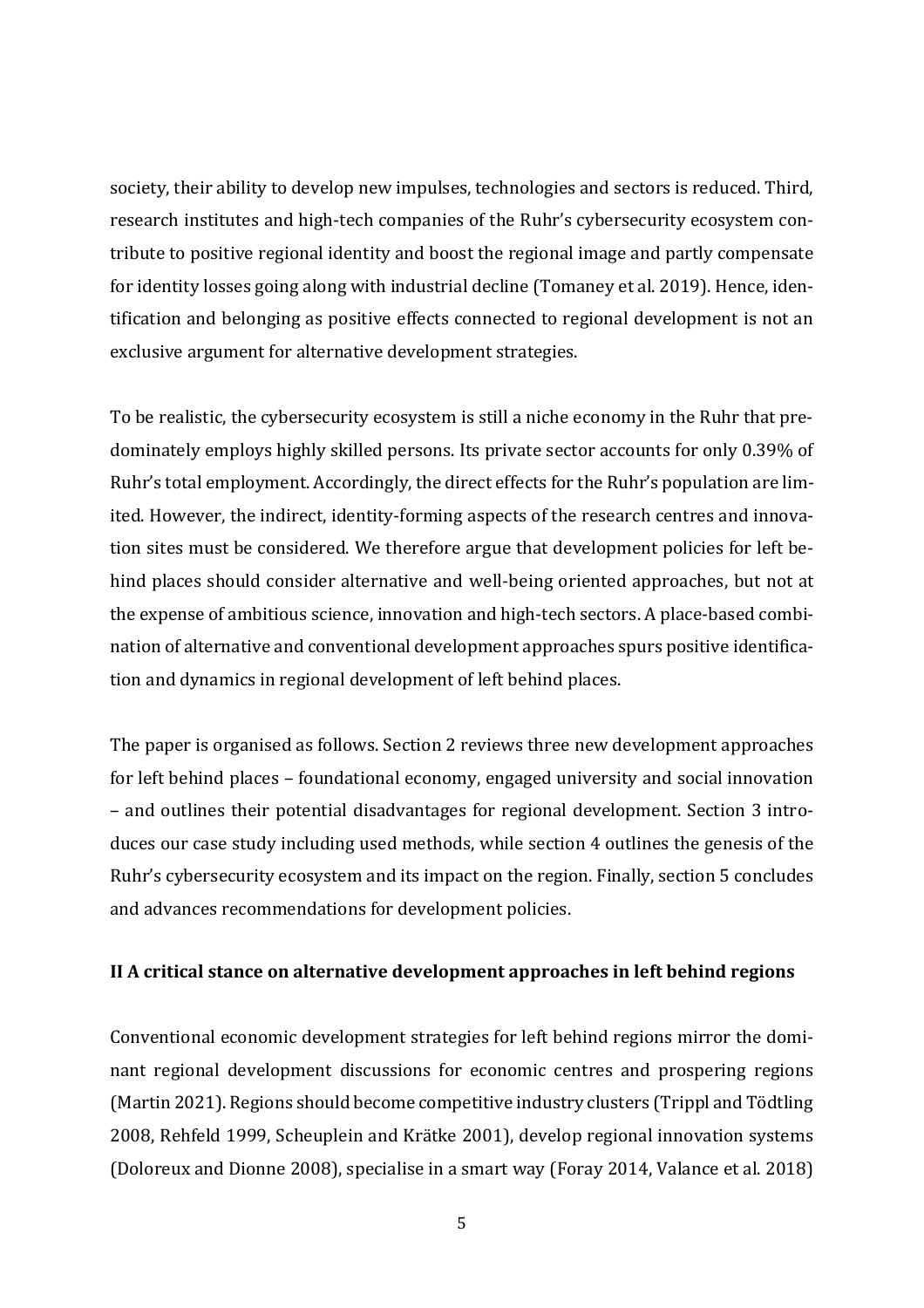and become lively entrepreneurial ecosystems (Spigel and Harrison 2018). In recent debates, the orientation towards high growth, competition and export-oriented development strategies has been criticised as insufficient for left behind regions. Despite long effort and extensive public funding, the regions could not catch up, as they were still not competitive on national scale (MacKinnon et al. 2021). In the following we critically appreciate the three alternative development approaches for left behind regions.

#### *Foundational Economy*

Contrary to the spatial concentration of many high-tech sectors in metropolitan growth areas, the foundational economy emphasises decentralised economic functions across space (Hansen 2021). This has shifted attention to the almost ubiquitous presence of local services and infrastructure as a means for developing lagging regions (MacKinnon et al. 2021, Hansen 2021, Zademach and Dudek 2022). The main development approach is to strengthen the present economic structures and their sectoral broadness as a stabilising measure instead of newly developing a narrow range of high-tech sectors (Hansen 2021). Foundational economies relate to the production and maintenance of material (e.g. water, energy and transport), social infrastructure (e.g. health, education, and care) as well as other local supplies for the local market (Heslop et al. 2019). Regional inhabitants generate a constant demand making foundational economies less prone to inter-regional competitiveness (Hansen 2021). Furthermore, while meeting the demand, foundational economies contribute to people's well-being (Froud et al. 2020) and provide employment opportunities (Engelen et al 2017). In light of socio-ecological transitions and digitalisation, there is also innovation potential, for example in the adaptation of transport and energy infrastructures (Hansen 2021).

Strengthening foundational economies as a main development approach is in line with a post-growth and pro-well-being perspective in lesser developed regions. It builds upon local consumption as the upper limit for economic growth, instead of inter-regional competition or export-oriented industries (an exception might be energy production). However, establishment of a regional export-base and the potential to create new jobs is limited. Therefore, going beyond the competitiveness and innovation paradigm is integral to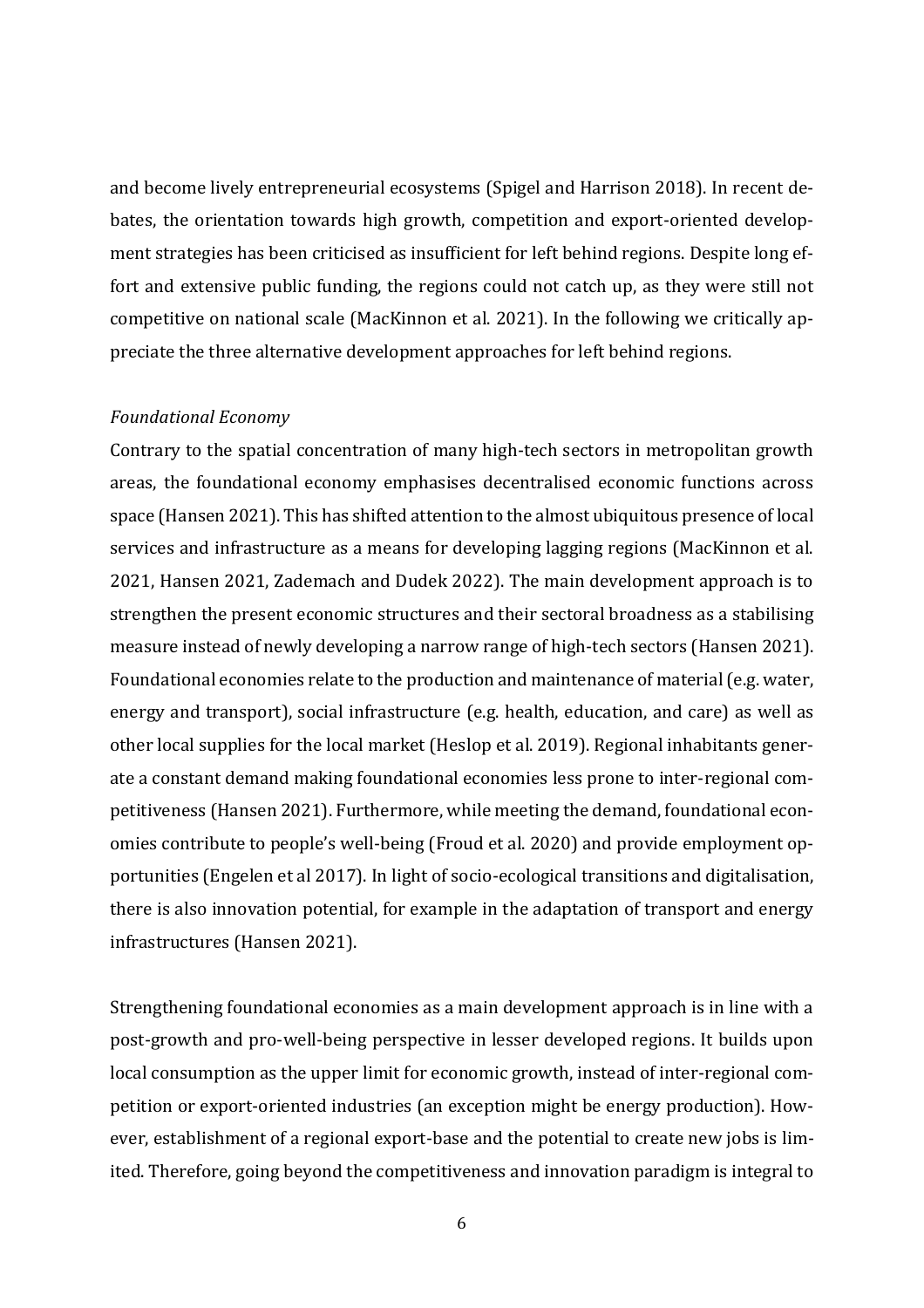developing the foundational economy. Innovation and growth orientation may co-exist but are unrelated to foundational economy.

### *Engaged universities*

Interest in studying universities as actors in regional development is based on their impact on the regional economy through knowledge transfer, innovation and the generation of spin-offs. Research-driven universities (Lawton Smith and Bagchi-Sen 2011), for example Stanford University and MIT, have largely shaped their local economy and were strong role models for regional development. Regional economy and technology-transfer agencies around the world strive to establish research infrastructures with a similar tech-orientation and support their interaction with the private sector in order to generate economic growth.

The focus for engaged universities on entrepreneurship and commercialisation of technological discoveries is just one out of several activities interlinking universities with regional development (Breznitz and Feldman 2012) and the Stanford model respectively Silicon Valley rarely match with non-core and lagging regions (Trippl et al. 2015, Breznitz 2021, Kempton et al. 2021). Instead of prioritising research in high-tech disciplines, universities in lagging regions should align towards regional needs. Engaged universities have dedicated "third mission" activities, linking them to their surroundings through diverse actions and practices (Compagnucci and Spigarelli 2020). These include educational programmes suited to workforce demands of the local economy, university staff consulting local decision makers and supporting local businesses, civil society, and public sector organisations (Kempton et al. 2021, Trippl et al. 2015). Engaged universities might even take over leadership as a regional player in a broad sense (Salooma 2019) and contribute to social, political, cultural and civic activities (Goddard et al., 2013). Strengthening universities´ engagement with civil society and social innovation, is also expressed in studies on universities in quadruple (research, public, private and civil sector) or quintuple (adding a sustainability dimension) helix constellations (Morawska-Jancelewicz 2021, Bellandi et al. 2021, Bayuno et al. 2020, Benneworth et al. 2020, Arocena and Sutz 2021).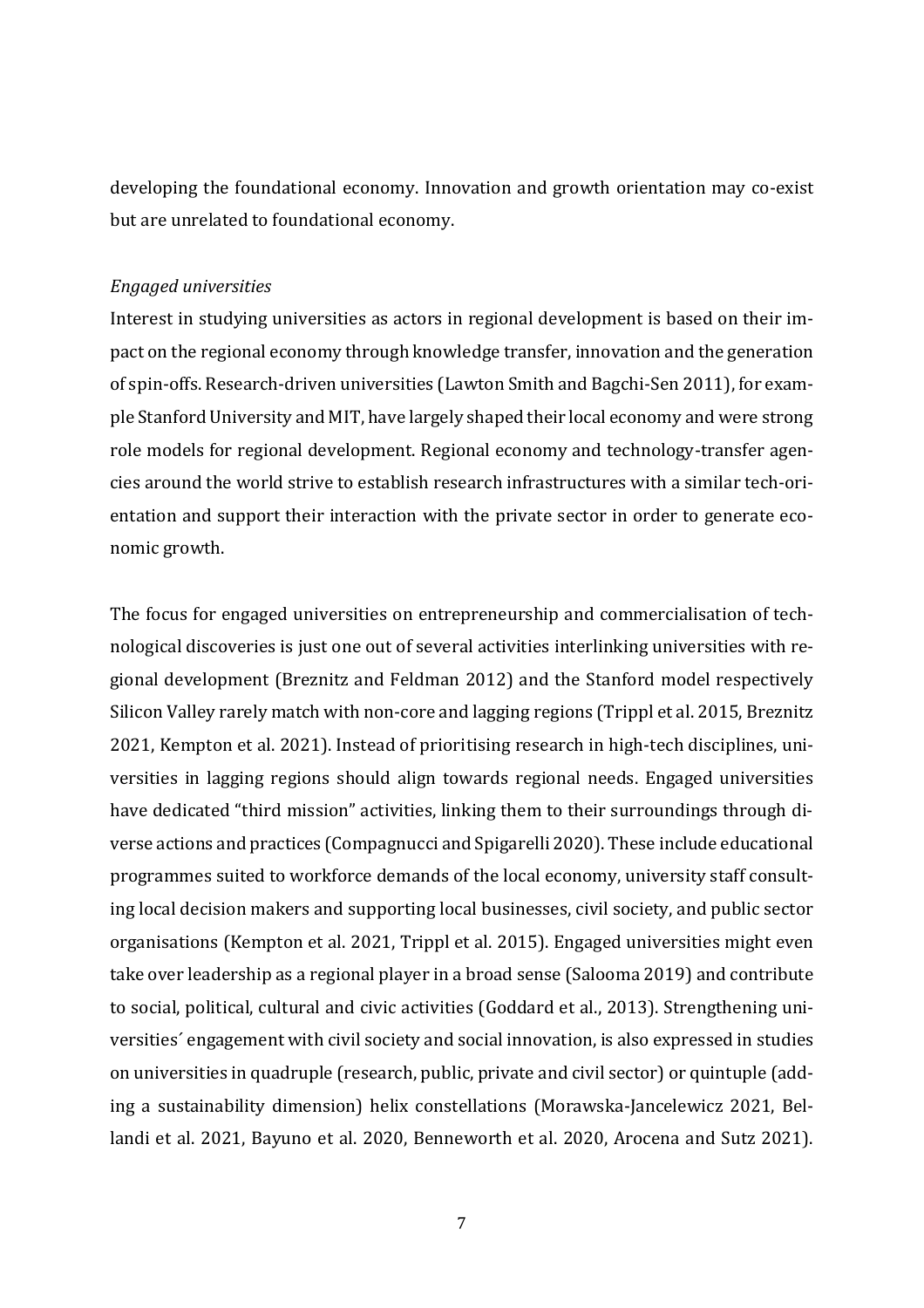Overall, engaged universities adapt knowledge generation to the needs of their environment and contextualise their activities. Instead of gaining knowledge through scientific curiosity, knowledge generation responds to regional development (Gunasekara, 2006). As the regional surrounding shapes research activities of engaged universities in lagging regions, the Silicon Valley model is partly reversed.

The diverse roles of engaged universities can support lagging regions in various ways. However, the focus on regional needs conveys the danger of "over adaptation" resulting in "lock-in" that in turn could lower capacities of universities to stimulate new regional impulses. Whereas universities in prosperous regions develop high-tech industries and gain momentum in cutting-edge research and technologies, left behind places and their universities are directed to less commercial research areas and "old" technologies of the lagging industries. Therefore, unintendedly, "over adaptation" to the regional needs tend to foster polarised regional development between core and non-core regions.

# *Social and community-driven innovation*

Social and community-driven innovation is a development postulate of less-developed regions with emphasis on bottom-up, participatory processes that include people-centred policies and innovation practices (Pires et al. 2020). This also means development of new indicators to define and measure determinants of innovation (Terstriep et al. 2021) relating to their regional and societal transformative impact is needed.

With its focus on social needs (Howaldt et al. 2015, Marques et al. 2018), social innovation can be an instrument to empower people and stimulate self-help capacities, but also to "fill gaps caused by austerity politics" (Neumeier 2017). Even though social innovation arise across all places, an intense discussion is about the potential of social innovation for developing communities in less-developed regions (MacKinnon et al. 2021, Tiran et al. 2022). It is analysed how social innovations empower communities in peripheral rural areas (Christmann 2020a, Noack and Federwisch 2020). Case studies focus on alternative farming (Gramm et al. 2020, Plank et al. 2020) or new forms of civic engagement (Butzin and Gärtner 2017, Schubert 2018). The debate on social innovation in urban areas focuses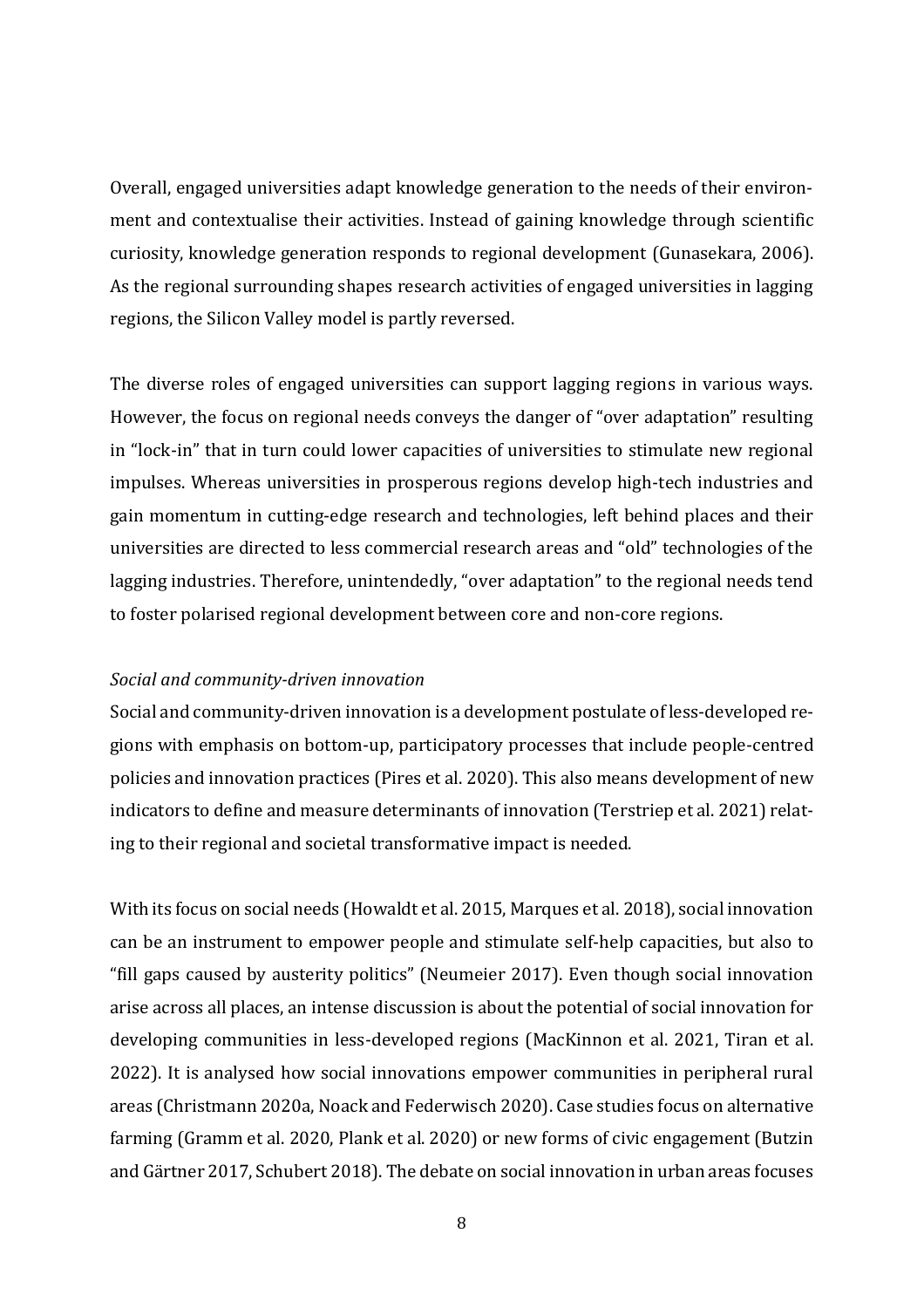on prominent examples like fab labs, urban gardening, car sharing or corporate housing, starting their diffusion from (prosperous) metropolitan areas across the globe (Avelino et al. 2019). On the other hand, social innovation is an instrument to develop neighbourhoods of decline (Moulaert et al. 2011, Moulaert and van den Broeck 2018) and old-industrial regions (Tiran et al. 2022, Gonzáles and Vigar 2010, Donaldson and Court 2011). Policymaking has already incorporated the transformative potential of social innovation: The OECD recently published a methodological framework for building local social innovation ecosystems in its series on disadvantaged places and groups (OECD 2021). In another policy-paper, Christmann (2020b) discusses support instruments for social innovation in structurally weak rural regions.

Intense social interaction and practices make social innovation very place-sensitive, adjusted to local needs, and "sticky". Even though scaling social innovation has been supported from a scientific-analytical and practical-development perspective, the potential to grow in an economic sense relates to only a few examples. Adapting social practices and copying new ways of interaction are much more appropriate for the diffusion of social innovations (Rabadjieva and Butzin 2020), but do not generate effects at the original locus of innovation (Davies and Simon 2013).

### *Critical appreciation*

The alternative development approaches summarised above, broaden the narrow understanding of economic growth for lagging regions towards social, well-being and ecological objectives. Supporting foundational economies in lagging regions potentially strengthens the quality of local provision of goods and services, engaged universities question traditional ways of innovation transfer while open up activities to the local society, and social innovation aims to empower local communities and improve quality of life. The importance of this broadening cannot be under-estimated for the development of left behind regions. However, we plea for not narrowing the discussion about lagging regions towards alternative development approaches for the following reasons: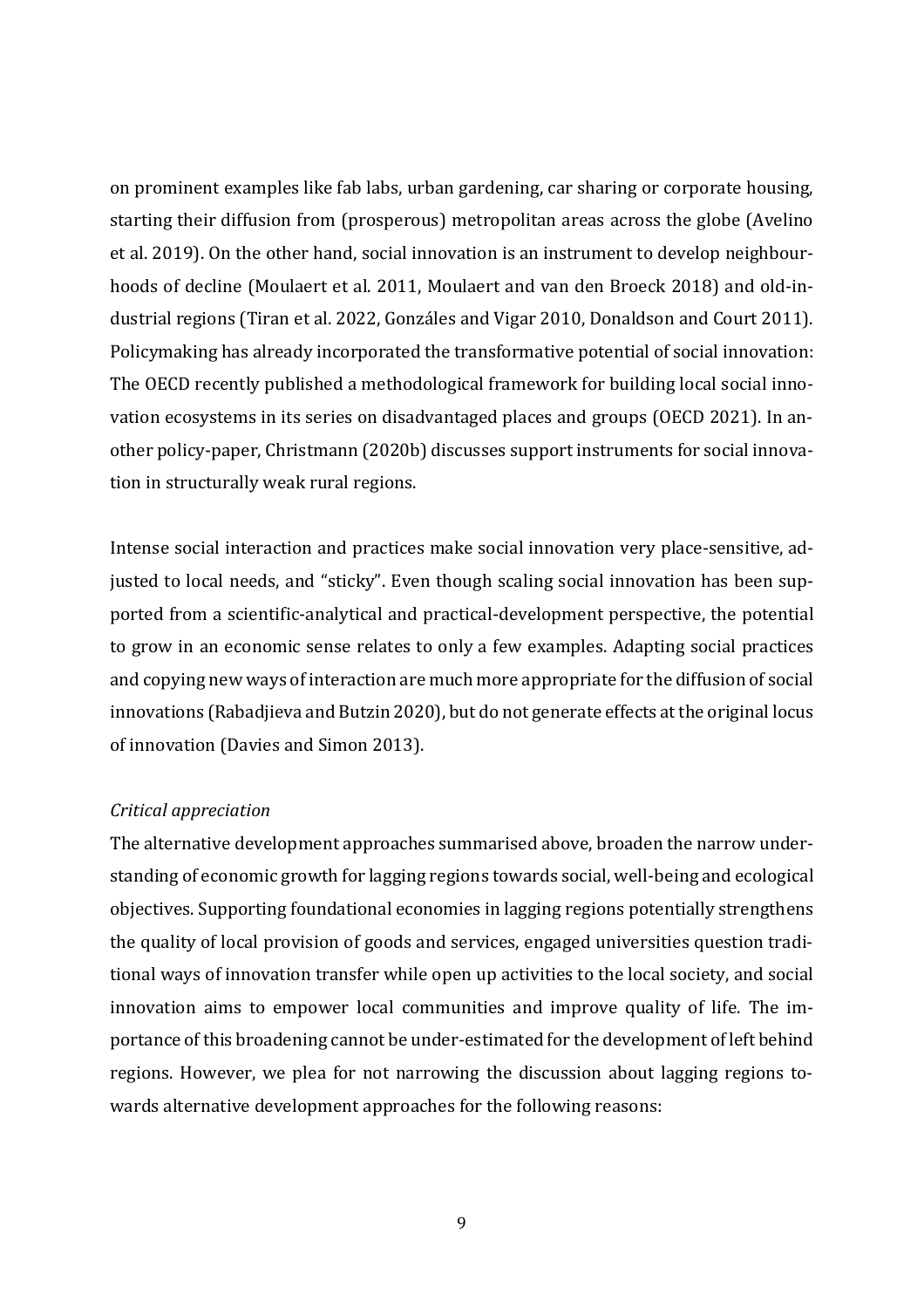First, amplified homogeneity in lagging regions. The emphasis on the foundational economy and the local needs of companies and society potentially shifts focus to low growth sectors and decreases economic diversity in lagging regions. If lagging regions concentrate on the foundational economy, sectoral differences vanish and may only arise from differences in natural potentials. Also, the prioritization of existing industries direct lagging regions toward low growth and old industrial sectors (because of which the regions are lagging). The homogeneity might also result in brain drain of people who wish education and employment in other but foundational sectors. High-tech promotion, support for high-growth sectors and smart specialization is recommended precisely to overcome such homogeneity of the industrial basis in lagging regions.

Second, and related to the first critique, a strong engagement of regional universities and research institutions has the potential to lower their capacity to generate impulses for regional development (over adaptation). Engaged universities potentially enforce homogeneity by prioritising regional (foundational economic) demands in research and education at cost of cutting-edge sciences and high-tech innovation. The perception that hightech research is best located in prosperous regions displaces conventional innovation actors from lagging regions. Social innovations cannot balance out this displacement. Even though they create new dynamics, social innovations can be copied and adapted in other regions and tend to have limited export earning opportunities for regional innovators.

Third, the focus on regional demand and the foundational economy weakens the export bases in lagging regions and underpins financing difficulties of the municipalities and local citizens. To a large share, the foundational economy depends on public funds or is based on fees. For example, in Germany a large share of funding comes from national budgets and only partly from local sources. This is why higher education institutes and high-quality hospitals redirect public and/or health insurance money to lagging regions (Mäding 2009). However, other activities of the foundational economy need to be financed locally, especially for water and energy supply that local consumers pay fees for. Public services of general interest like public transportation, local culture, and recreation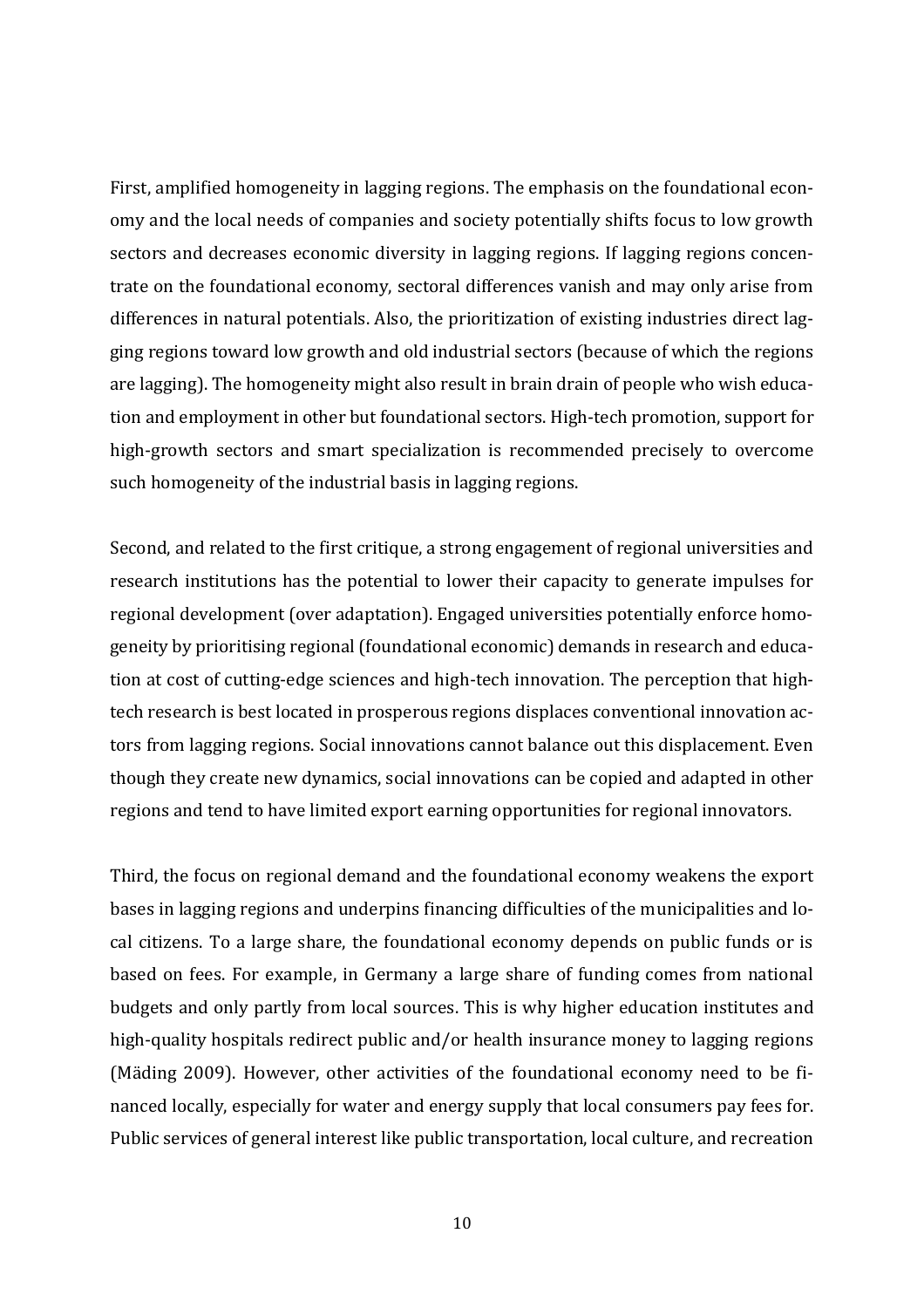facilities, are permanently funded by municipalities and depend on the municipal tax income. Trade tax generates the largest revenue of all local taxes in Germany (BBSR 2020b), and the publicly produced share of the foundational economy is exempted from trade tax. Therefore, prioritising the foundational economy over export sectors, causes an even more unbalanced relationship between needs of permanent regional public funding and regional tax revenue. The enthusiasm of lagging regions for high-tech sectors and a growing export industry, is also explained by the desire for additional local tax revenue (Zademach and Dudek 2022).

To specify our critique: Most advocates of alternative development approaches do not deny the positive effects of high-tech sectors and export industries for lagging regions but question the relations between expenses and gains. Therefore, the telling question is about the effectiveness and efficiency of development strategies based on growth and high-tech, in relation to alternative approaches for lagging regions. With Silicon Valley as a role model, in our view, expectations to conventional development strategies for lagging regions are unrealistically high. As our case study illustrates in the following, advancing a high-tech, high-growth strategy is a risky, expensive, and a long-term venture. However, its impact on regional development must be assessed against the background that alternative development strategies depend on permanent public funding, too.

### **III Methods and region of study**

#### *Methods*

Analysis of the cybersecurity ecosystem was a part of the project InSicht.Ruhr funded by the German Ministry of Research. The aim was to develop an innovation strategy interlinking innovation in the cybersecurity ecosystem and regional structural change. The analysis followed a mixed-method approach, including semi-structured video-interviews lasting about one hour with various stakeholders. In total, we interviewed 53 people representing 44 different organisations. In a few cases, there were either two interviewees, or two persons of the same organisation were interviewed at different times. We interviewed 11 representatives of start-up companies (mostly founders themselves); ten representatives of incumbent companies, among the companies were venture capitalists and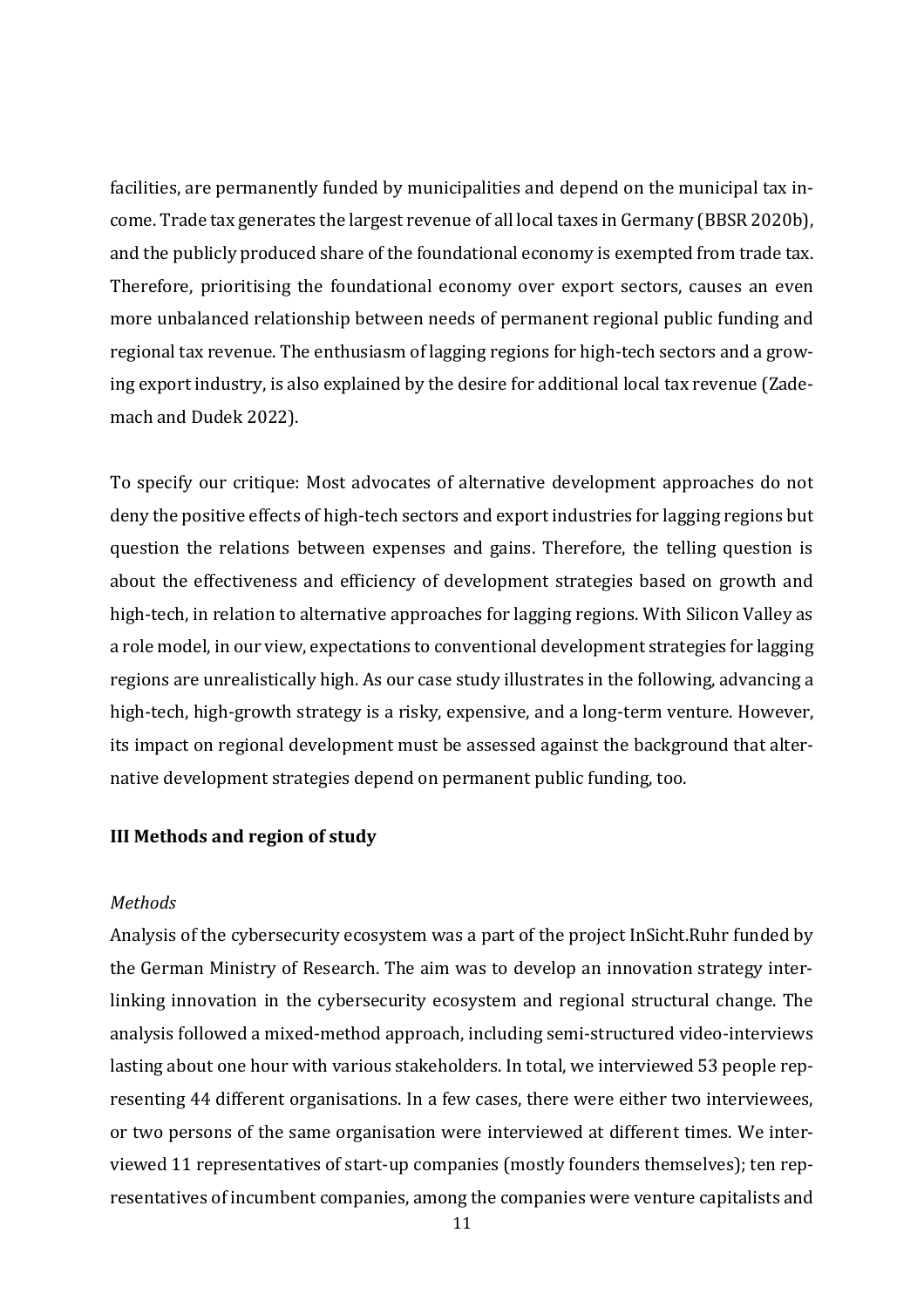internationally acting companies; nine key academics in cybersecurity located in the Ruhr (directors of research institutes, heads of department, etc.); seven municipal actors, i.e. chief digital officers and representatives of local/regional economic development agencies; five representatives of associations, formal networks and chambers of commerce, and three representatives of start-ups supporting infrastructure such as incubators and hubs.

The interview script included three building blocks. A first set of questions addressed the company or organisation's history including key players, drivers and barriers of its development, as well as access to financial support. This provided information about the company or organisation's embeddedness within the ecosystem and how the ecosystem's actors interact with each other. The second set of questions targeted the strengths and potential of cybersecurity in the Ruhr, i.e. its evolution, competitive expertise, important institutions and individuals that drive the ecosystem's development, activities within the network and future development paths. The third set of questions addressed weaknesses and threats, for example regarding further national and international competing cybersecurity ecosystems or thematic areas in which the Ruhr ecosystem should become stronger.

The interviewees received an invitation for an online workshop to discuss the summarised interview results and further avenues for development of the regional cybersecurity ecosystem. The invitation attracted 34 participants who discussed the results using an interactive mind mapping software (Miro board) for approximately 2.5 hours.

Further secondary sources strengthened the robustness of the interview material and allowed the assessment of cybersecurity's impact on the regional development in the Ruhr. Analyses of labour statistics revealed employment numbers and allowed comparison with other German cybersecurity regions. The computer science ranking was analysed to compare the regional research output and a company database (Markus database of creditreform) was analysed to count the number of regional cybersecurity firms alongside snowball sampling during the interviews.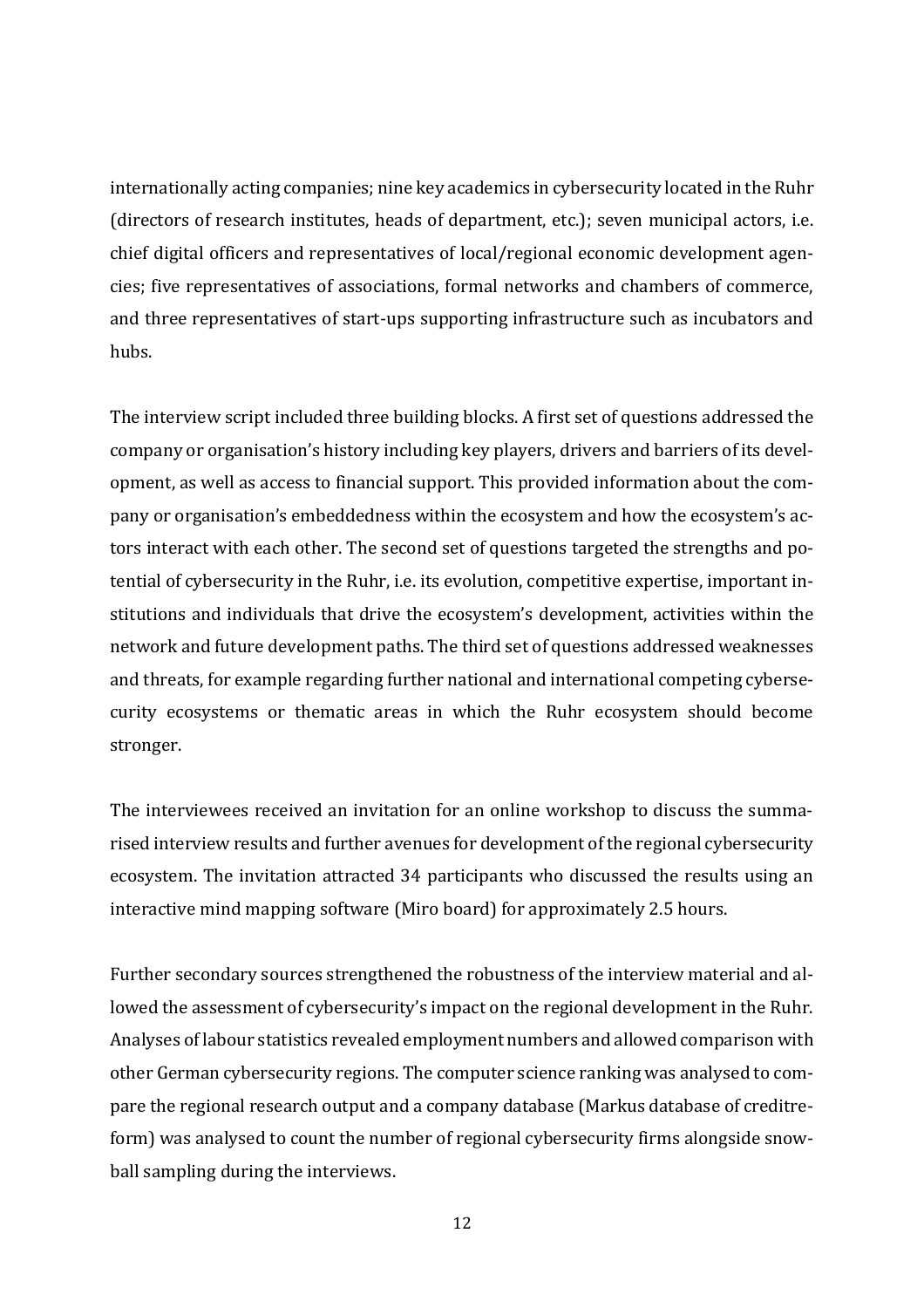# *Structural change and structural policy in the Ruhr*

With 53 cities and municipalities, 5.1 million inhabitants and an area of 4,400 km<sup>2</sup>, the former Ruhr mining area is one of the largest metropolitan regions in Europe. The complete phase-out of hard coal mining (which began in the early 1960s) was achieved with the closure of the last colliery in 2018 (Dahlbeck et al. 2021). The Ruhr is nevertheless a centre of heavy industries, hosting the largest steel producing facilities in Western Europe. It also hosts several hard coal power stations that are in the process of closure due to the federal plan to exit coal power generation. Owing to the early decline of coal mining, the region has applied several regional development and structural policies approaches since the 1960s, including (following Dahlbeck et al. 2021):

- subsidies for coal production and attempts to increase the productivity of the mining industries via modernisation and economies of scale,
- the foundation of full universities (the first full university, the Ruhr University of Bochum was founded in 1962), applied university as well as research and technology centres,
- social cushioning programmes to avoid layoffs (e.g. early retirements),
- programmes to retrain and transfer companies,
- strategies to diversify the industry structure (e.g. lead market approaches focusing on digital communication, leisure and events, healthcare, mobility, sustainable consumption and resource efficiency),
- identity, wellbeing and industrial culture approaches, such as the IBA Emscher Park and Ruhr.2010 European Capital of Culture,
- start-up support and entrepreneurial ecosystem approaches such as the ruhr.hub, CUBE5 and other incubator programmes.

Politically, the Ruhr is only loosely coordinated in the Ruhr Regional Association (RVR) and the Business Metropole Ruhr (the economic development agency of the Ruhr). The individual cities and municipalities are key actors in economic promotion; the Ruhr is subdivided by three administrative regions and included in the structural policies of the federal state of North Rhine-Westphalia. The Ruhr hosts 22 universities and applied uni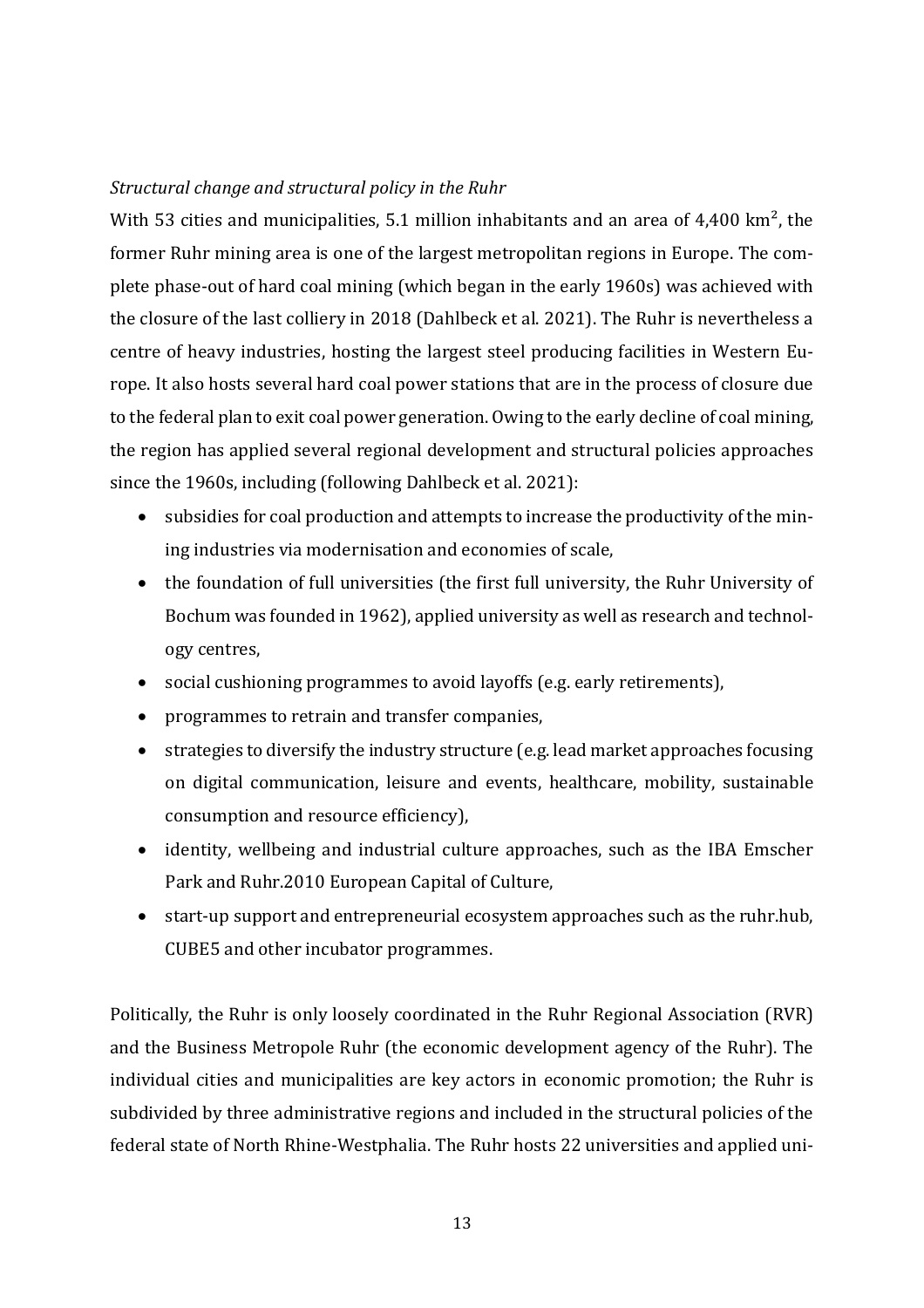versities and over 60 research institutes, including four Max-Planck and four Leibniz institutes devoted to cutting-edge research (Kriegesmann et al. 2015, 2019, Dahlbeck et al. 2021). However, the research output in terms of third-party funding and number of students is average in relation to the population compared to the national level, and the region falls behind major cities such as Munich, Hamburg and Berlin (Dahlbeck et al. 2021). In terms of economic development and living conditions, the region is still lagging and below the national average with respect to GDP per capita and disposal income, and above average in terms of the unemployment rate and social welfare recipients (BBSR-INKA, BBSR 2020). Furthermore, intraregional differences are apparent, as the South – where coal mining was terminated earlier and the full universities were founded – is catching up, whereas the Northern areas have some of the poorest cities in Germany (Bogumil et al. 2012, Dahlbeck et al. 2021).

# **IV Case study: cybersecurity in the Ruhr**

Cybersecurity is the security of connected ICT systems and infrastructures including its communication, applications, processes, data, information, knowledge and intelligence (Pohlmann 2022) and relates to security of the state, the private sector and households. Cybersecurity or IT-Security has emerged as a designated interdisciplinary research area with a basis in computer science and connections to electrical engineering, mathematics/cryptography, psychology, law and management. Cybersecurity became a substantial market, both globally and in Germany (World Economic Forum, 2021). Following the BMWi (2013) classification, the cybersecurity market consists of three areas: software, hardware and services and is substantially growing in terms of revenue and employment. Security market revenue was 5.3 billion Euro in 2020, a growth by 5.6 percent to 2019 despite the pandemic (Bitkom 2020).

In the Ruhr, interview partners refer to cybersecurity as a lively ecosystem, because it hosts large companies and start-ups, several universities and research institutes devoted to cybersecurity, and relevant promotional and networking organisations. As table 1 outlines, we identified 80 cybersecurity companies, nine specialised research institutes and departments, and five promoter, accelerator and network organisations.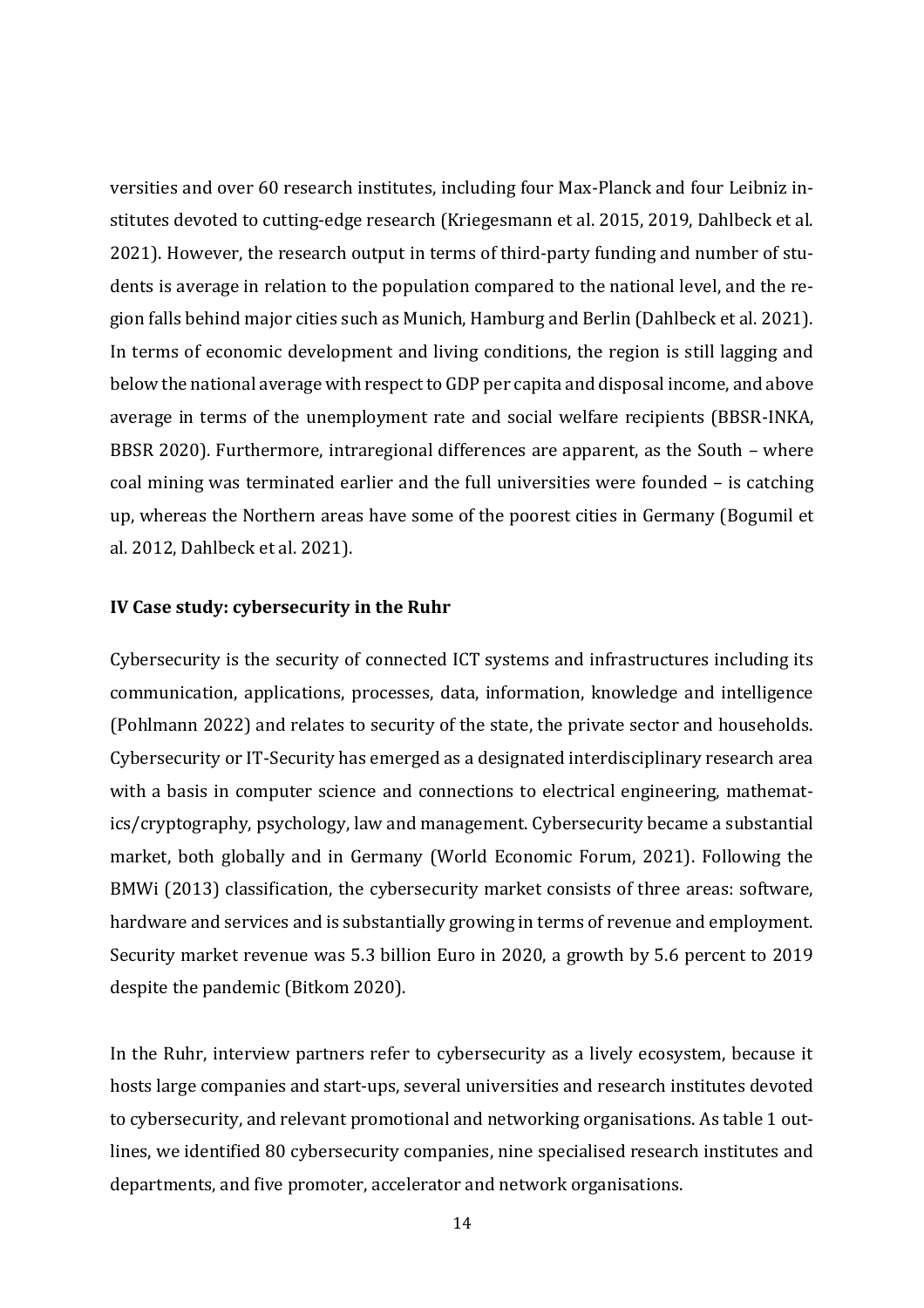|                          | <b>Companies</b>      | <b>Research institutes</b>  | Network organisa-    |
|--------------------------|-----------------------|-----------------------------|----------------------|
|                          |                       | or department               | tions, accelerators  |
|                          |                       |                             | and promoters        |
| <b>Number (2020)</b>     | 80 companies          | 9                           | 5                    |
| <b>Examples</b> (year of | G DATA CyberDe-       | HGI - Horst-Görtz-In-       | Eurobits e.V. (1999) |
| foundation)              | fense AG (1985)       | stitute for Cybersecu-      | CUBE5 (2018)         |
|                          | secunet Security Net- | rity of Ruhr Univer-        | Future safe house    |
|                          | works AG (1997)       | sity Bochum (2002)          | GmbH (2020)          |
|                          | AWARE7 GmbH           | If(is) - Institute for in-  |                      |
|                          | (2018)                | ternet security of the      |                      |
|                          |                       | Westphalian Univer-         |                      |
|                          |                       | sity of Applied Sci-        |                      |
|                          |                       | ences (2005)                |                      |
|                          |                       | <i>MPI</i> - Max Planck In- |                      |
|                          |                       | stitute for Security        |                      |
|                          |                       | and Privacy (2019)          |                      |

**Table 1: Overview of the Ruhr cybersecurity ecosystem**

Own table, own compilation; sources are webpages of the organisations

Centre of the cybersecurity ecosystem is the City of Bochum with the Ruhr University Bochum founded in 1962 and Horst-Görtz-Institute (HGI) for Cybersecurity founded in 2002. Along with a privately owned IT Security School founded 2001 and the Max Planck Institute for Security and Privacy (MPI) founded in 2019, Bochum has three research and higher education organisations for professionals in cybersecurity. Further research and education take place at the University of Duisburg-Essen, the Westphalian University of Applied Sciences Gelsenkirchen, the Hamm-Lippstadt University of Applied Sciences and at the Distance-Learning University of Hagen. The majority of the 80 identified companies are small companies with less than 50 employees and often start-ups from the HGI and these other universities. There are also three larger firms with more than 250 employees that have headquarters in the Ruhr (G Data, ESCRYPT/Bosch and secunet). Three associations representing cybersecurity are located in the Ruhr acting on the regional, national and European levels.

# *Evolution of the cybersecurity sector in the Ruhr*

With the old department of computer science at Technical University of Dortmund founded in 1972, the Ruhr has a history in ICT. It is claimed that the world's first computer virus was developed in the Ruhr in the early 1980s, as pronounced by one of our interview partners. Furthermore, the first anti-virus software was developed by G DATA in 1987.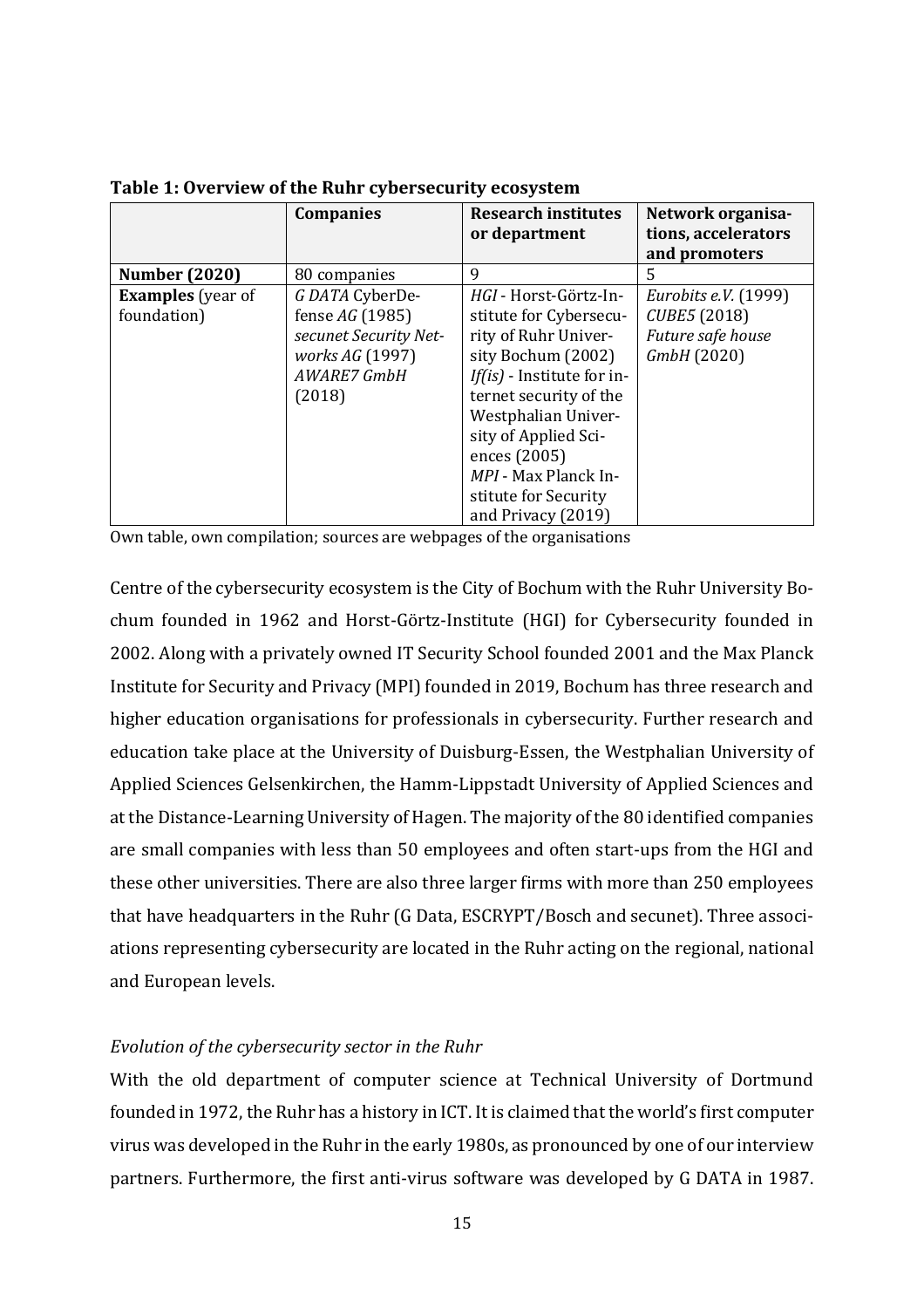However, the early ICT security activities were kind of a hobby of computer scientists, as the cyberspace was in its infant stage and ICT security not that relevant. It was the foundation of HGI in 2002 at Ruhr University Bochum laying the basis of today's entrepreneurial ecosystem.

According to our interview partners, the foundation of HGI has been the result of a random meeting of the donator Horst Görtz (a successful business pioneer in cybersecurity) and the head of internationalization of Ruhr University Bochum. Görtz looked for a University to fulfil his vision of a holistic IT-Security unit, including an undergraduate course, cutting-edge research and entrepreneurial orientation. The rector of Ruhr University Bochum was excited immediately and the faculty of electrical engineering was chosen to host the HGI because it was the best fit there. At this time, Ruhr University Bochum had no department for computer science, which was only founded in 2021 due to the success of cybersecurity. In total, Görtz funded 20 million Deutschemark in the early 2000, for four endowed professorships, the foundation of the first start-up (todays isits AG), the creation of a network organization (todays eurobits e.V), and a cybersecurity building close to the University. Everything happened relatively quickly and without a lot of planning. Success factors of the early years were the high degree of freedom of the first professors. The faculty for electrical engineering was welcoming but research wise only loosely related to cybersecurity. It was also possible for HGI to offer permanent professorships in order to keep young successful researchers. Here the popularity of the cybersecurity undergraduate course helped the young HGI to claim additional professorships.

Since its foundation in 2002, HGI has increased the number of students, currently offers one bachelor and three master classes with annually about 250 incoming students (HGI website) and contribute to the regional pool of cybersecurity professionals. Other universities (e.g. if(is) founded in 2005 at Westphalian University of Applied Sciences) and private education centres followed, and today the regional density of education programmes and the high number of graduates is a positive factor encouraging firms to stay or to establish branches in the Ruhr. HGI also cooperates with the other cybersecurity research and education organisations of the Ruhr via joint professorships and joint PhD students.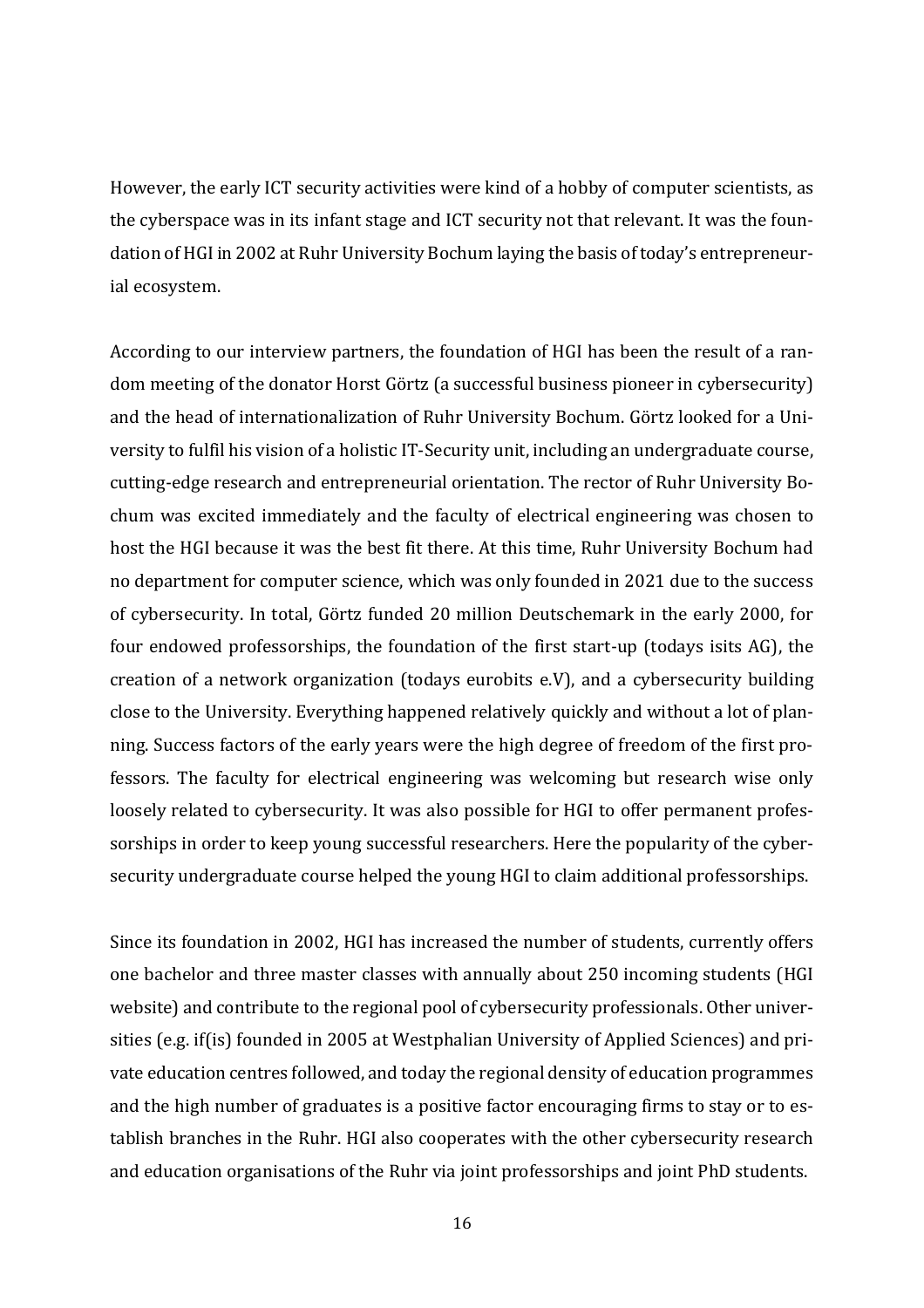Furthermore, HGI generates one new company per year on average. This is well above average in comparison to other German technology-oriented research institutes, making HGI a stronghold of start-ups in Germany (Bundesverband deutsche Startups e.V. 2020), where leading academics are involved in start-ups, or they were founders themselves. Based on our interview results, three generations of start-ups can be identified in the Ruhr since 2002.

Three firms – zynamics, Sirrix und ESCRYPT– were founded between 2005 and 2011 and constitute the first generation of HGI start-ups. The connections with HGI are strong. ESCRYPT was co-founded by one of the two founding professors of the HGI, who is currently founding professor of the MPI. All three start-ups were acquired by the global players Google, Rohde & Schwarz und Robert Bosch, resulting in a loss of independence and partly regional commitment of the companies. For example, zynamics moved to Google in Zurich. However, the acquisition of ESCRYPT underlines the strengths of cybersecurity in the Ruhr. ESCRYPT not only remains in Bochum, it also attracted the entire cybersecurity organisation of Bosch who currently builds a large headquarter at a developing site called "Mark 51°7" in Bochum. An important reason for this decision was the local supply of professionals (ESCRYPT 2021). The sales of the first generation of start-ups have enabled today's business angel scene in the region. For example, the second co-founder of ESCRYPT is now managing partner of the eCAPITAL fund investing in cybersecurity startups (eCAPITAL 2021).

The second generation of start-ups was founded between 2012 and 2016. Companies of this generation have diverse business models. Among them is Physec GmbH, specialised in security for the internet of things, or ripstech (now belonging to sonarsource S.A.) specialised in automated code security analyses. These start-ups are spin-offs by former PhD students who commercialised their PhD research while being at the technology centre of the Ruhr University Bochum. Another example is XignSys, specialised in secure authentication methods, digital identification and user trust. XignSys is a spin-off of the if(is) and

17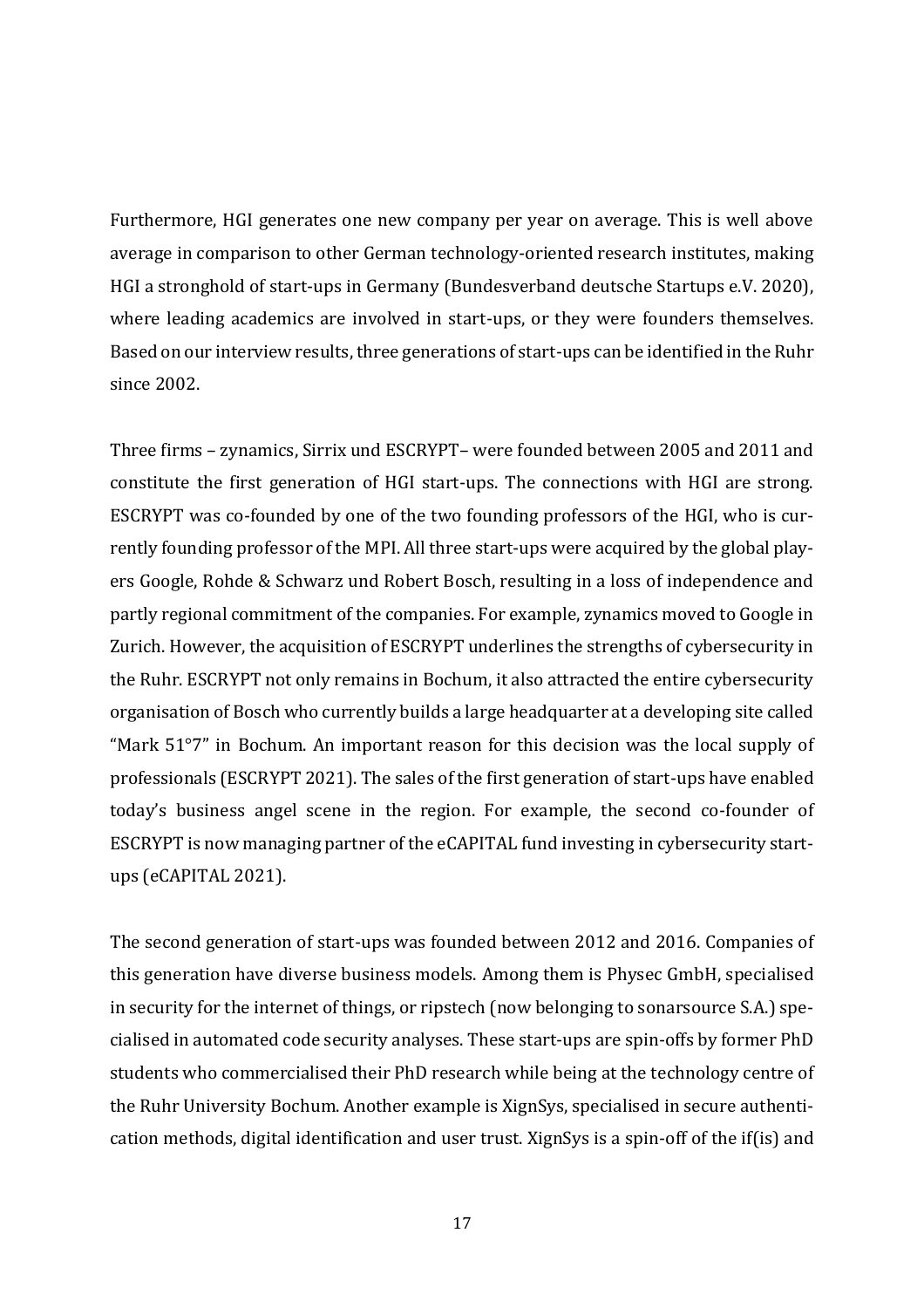part of a smaller cybersecurity group in Bochum's neighbouring city of Gelsenkirchen. Overall, we identified eight start-ups in the second generation.

Eleven start-ups are identified as a part of a third generation (founding year 2017 until today), with some start-ups still in their incubation phase. Founders of this generation have different origins; some are spin-offs of HGI, if(is) (e.g. Aware7 GmbH) or University Duisburg Essen, while some are founded in the Ruhr because of accelerator programs (especially CUBE5), others are spin-offs from large companies like Thyssenkrupp AG and some are spin-offs of old start-ups (like immune).

Due to the different market segments, competition among the start-ups is low and cooperation is very common, especially between universities and companies in publicly funded research projects. Networking among founders is intensive due to many different branch events, a common study background and activities of the network organisations. The interview partners identified two relevant start-up promoters. First one, the cybersecurity incubator CUBE5 and its founding grant for cybersecurity sponsored by the German Research Ministry. Second, the ruhrHUB supports entrepreneurship in the digital economy more broadly and is sponsored by project funding of the federal state of North Rhine Westphalia. Beside the formal promotors, support of entrepreneurial oriented academics (who often have founded companies themselves) is key for the development of university spin offs as professors act as business angels. Altogether, the interviewed actors of the ecosystem (including established firms and start-ups, the local economic development agencies and two cybersecurity/IT associations) perceive the ecosystem as dense in terms of social networks and diverse with respect to actor constellation and technological competence.

Tracing this genesis of the cybersecurity ecosystem in the Ruhr outlines two aspects: First, the initial push from research and the foundation of HGI at a time where cybersecurity was a niche topic led to the basis of today's ecosystem. HGI's foundation was caused by accident, though it was only possible because of the already existing Ruhr University Bochum. It was fortunate for the ecosystem that cybersecurity became such a fast growing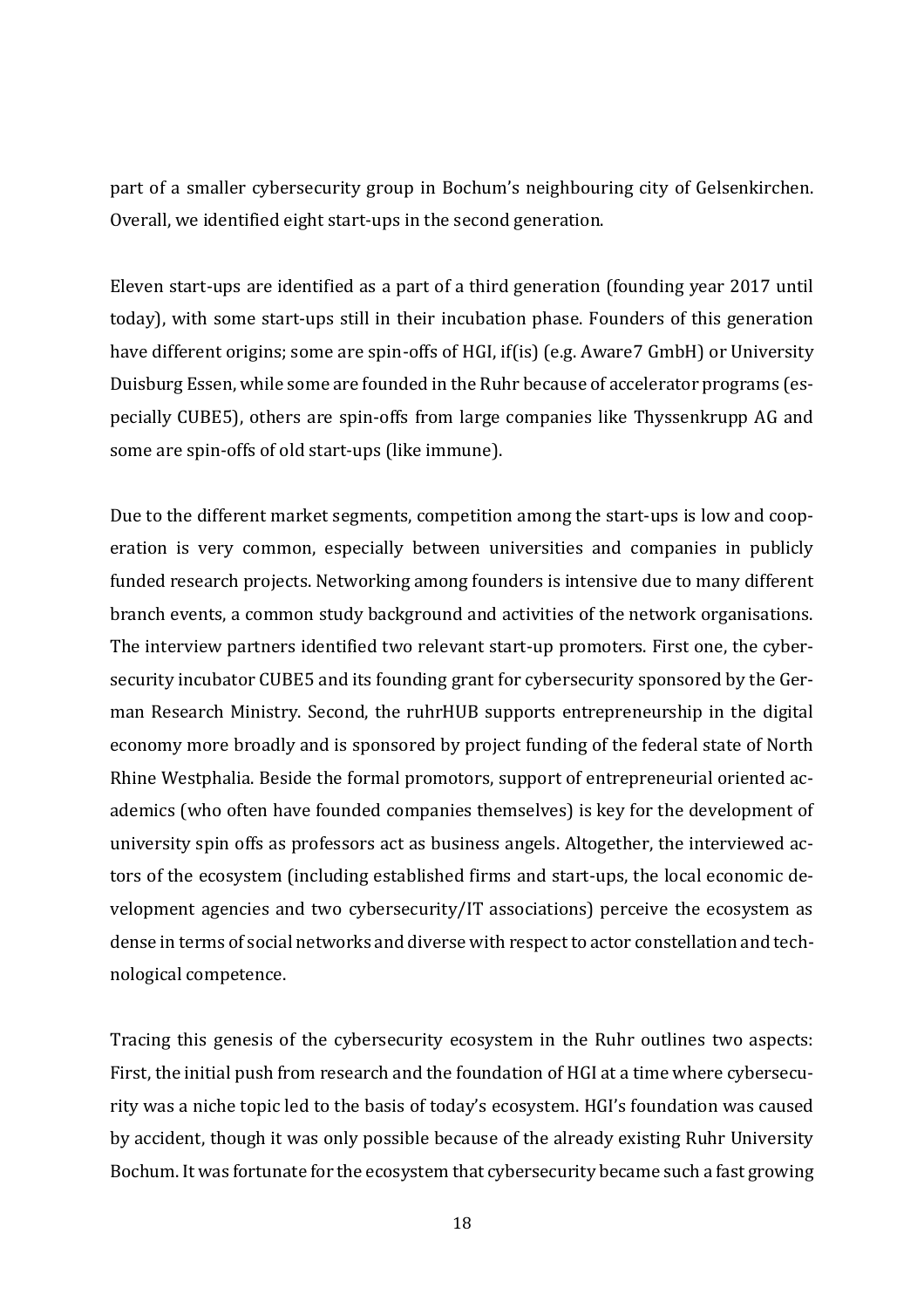market and that the first professors were very entrepreneurially-minded. Second, although initiated by the private investment of Horst Görtz, HGI and the other research institutions, companies, and supporting programmes depend on massive public funding. The whole ecosystem would not exist at this scale without continuous success in applications to basic research grants, applied research grants, as well as business promotion and regional development grants. To get such often highly competitive research grants into the region, scientists capable of writing successful applications have to be in the region first.

# *Current position and development impact of the cybersecurity ecosystem in the Ruhr*

To assess the success and competitive position of cybersecurity in the Ruhr, table 2 compares the key strengths of the five most important cybersecurity regions in Germany, according to the interviewees. The Ruhr and Saarland are economically lagging regions to the EU State aid rules that have "c"-municipalities that are eligible for regional investment aid (Clausen 2021). The other three regions (Bonn, Darmstadt, and Munich, and their surroundings) are prosperous, with GDP per capital well above the European average. All five regions have different profiles: Munich is company-driven with large defence, ICT and automotive companies having their cybersecurity research and development operations in the city. Bonn, the former capital of Germany, is a cybersecurity region with public origin, hosting the federal office of information security (BSI) and the headquarters of the former telephone state monopoly Deutsche Telekom. The other three regions (including the Ruhr) tend to be more public research driven hosting globally leading cybersecurity research. Darmstadt benefits from proximity to the financial industry and large data centres in the Frankfurt metropolitan region, the Ruhr has developed a substantial start-up ecosystem and Saarland tends to be the most successful region in terms of accumulating excellent publicly funded research institutes in cybersecurity and ICT.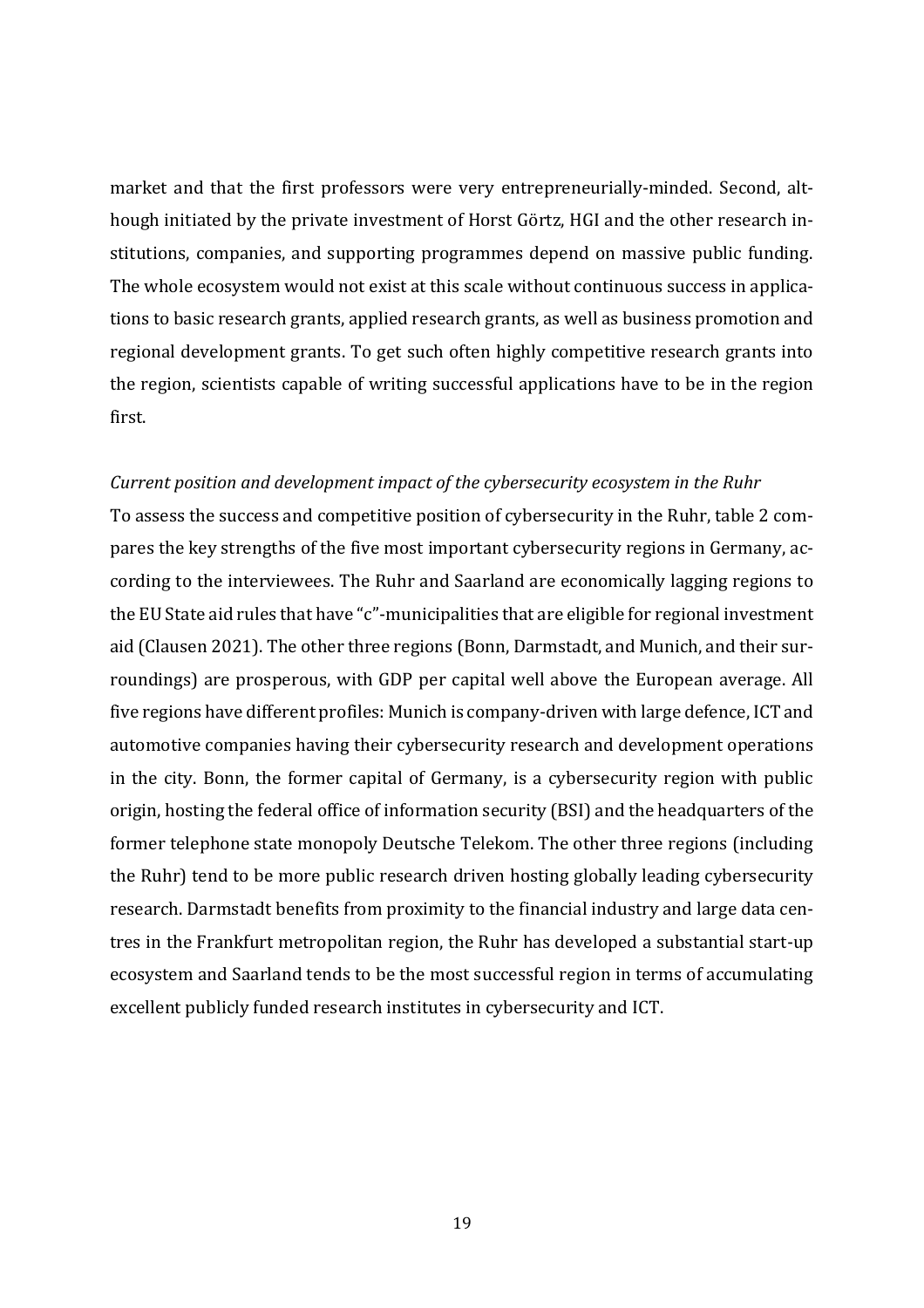| German cybersecu-<br>rity regions | <b>Strengths related to cybersecurity</b>                                                                                                                                                                                                                                | Lagging re-<br>gion (the EU<br>State aid areas<br>2022-2027) |
|-----------------------------------|--------------------------------------------------------------------------------------------------------------------------------------------------------------------------------------------------------------------------------------------------------------------------|--------------------------------------------------------------|
| <b>Ruhr Region</b>                | Unique start-up dynamic, incumbent firms, in-<br>ternational research excellence of the HGI,<br>strong basic and applied research.                                                                                                                                       | Yes                                                          |
| Saarland                          | Research-based with various federal research<br>institutes, among them the CISPA with out-<br>standing international recognition.                                                                                                                                        | Yes                                                          |
| Darmstadt & Region                | Research based, related to the finance industry<br>due to proximity to Frankfurt, and big German<br>data centres due to central location in Ger-<br>many.                                                                                                                | N <sub>o</sub>                                               |
| Munich & Region                   | global IT<br>of<br>like<br>Location<br>players<br>Rohde&Schwarz or Apple, cybersecurity de-<br>partment at the University of the German<br>Armed Forces, Munich Security Conference,<br>firm-based R&D dynamics, excellent IT depart-<br>ments at Munich's universities. | N <sub>o</sub>                                               |
| Bonn & Region                     | Defined by national level authorities (BSI),<br>headquarter of Deutsche Telekom, university<br>research, Fraunhofer institute.                                                                                                                                           | N <sub>o</sub>                                               |

**Table 2: Cyber security regions in Germany**

Source: own table

Table 3 displays the key quantitative indicators of our regional comparison. The estimation of employees and revenue of the cybersecurity industry in the five regions bases on German standard industry classification following Hryhorivas and Leglers' (2019, BMWI 2013) approach. The approach sums up seven ICT sectors relevant for cybersecurity with specific weight factors. That allows a numerical comparison of the economic sectors relevant to cybersecurity in the respective regions. However, since cybersecurity has no specific economic sector in the standard industry classification, our approach tends to measure ICT more generally. In terms of cybersecurity employees subject to social security relative to all employees of the region, the Ruhr shows about national average sectoral specialisation at 0.39% (Table 3). With 1.35%, Munich is much more specialised in cybersecurity. With 61% employment growth (in cybersecurity) in the Ruhr, the actual development of employment was below the national average of 72% from 2008 to 2020. The same holds true for the Saarland, the other lagging region, with 33% growth. The three prosperous regions show private sector specialisation in cybersecurity and an average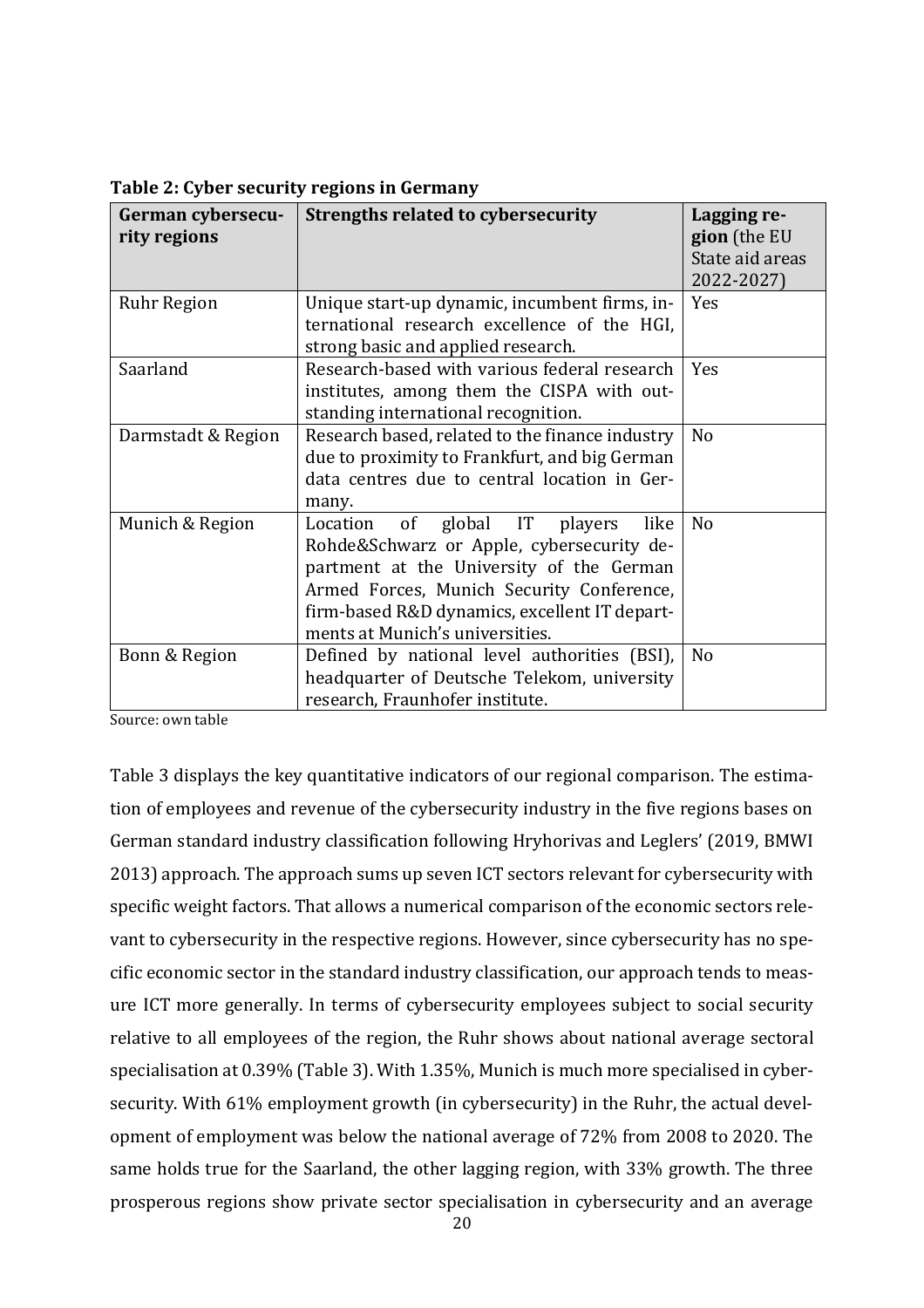growth of cybersecurity employees. Outlining these results, it is important to highlight that our method does not analyse cybersecurity directly but rather ICT specialisation.

|          | Research output | Security          | Private sector employ-          | Employment   |
|----------|-----------------|-------------------|---------------------------------|--------------|
|          | 1)              | start-ups         | ment in cybersecurity           | development  |
|          |                 | $2010 - 2020$     | as percent of total em-         | between 2008 |
|          |                 | 2)                | ployment $(2020)$ <sup>3)</sup> | $-20203$     |
| Ruhr Re- | HGI rank 9, MPI | 14                | 0.39%                           | $+61%$       |
| gion     | rank 29         |                   |                                 |              |
| Saarland | CISPA rank 2    | 2                 | 0.39%                           | $+33%$       |
| Darm-    | University of   | 16 (Federal       | 0.98%                           | 69%          |
| stadt &  | Darmstadt 15    | <b>State Hes-</b> |                                 |              |
| Region   |                 | sen)              |                                 |              |
| Munich & | not in top 150  | 35                | 1.35%                           | $+68%$       |
| Region   |                 |                   |                                 |              |
| Bonn &   | University of   | n.a.              | 0.80%                           | $+65%$       |
| Region   | <b>Bonn 135</b> |                   |                                 |              |
| Germany  | n.a.            | 194               | 0.47%                           | $+72%$       |

**Table 3: key quantitative indicators of leading cybersecurity regions in Germany.** 

1) Source: [https://csrankings.org](https://csrankings.org/): region: "world" in the categories: "computer security" and cryptography"; years: 2011 to 2020.

2) Source: Bundesverband deutsche Startups e.V. (2020): dealroom database; start-ups in "security" maximum 10 years old.

3) Source: Bundesagentur für Arbeit, special evaluation of Regionaldirektion North Rhine Westphalia: own calculations.

We have analysed the reputational computer science ranking (CS-Ranking) in the research fields "computer security" and "cryptography" to assess research excellence. The analysis confirms the research excellence of the Ruhr (esp. Bochum) in terms of cybersecurity, as Bochum hosts two research institutes in the top 30 CS-Rankings worldwide (the HGI at place 9 and the MPI at place 29). Saarland (CISPA at place 2) and Darmstadt (in 15<sup>th</sup> place) also host world-leading research facilities in cybersecurity. The cybersecurity regions Bonn and Munich fall behind substantially according to these rankings that measures success in basic research. They may still be very strong in applied or private sector funded R & D in cybersecurity.

We used a study of the Bundesverband Deutsche Startups to analyse founding activities in cybersecurity (Bundesverband Deutscher Startups 2020). According to this study, with 14 start-ups in 10 years the Ruhr cybersecurity ecosystem performs comparatively well,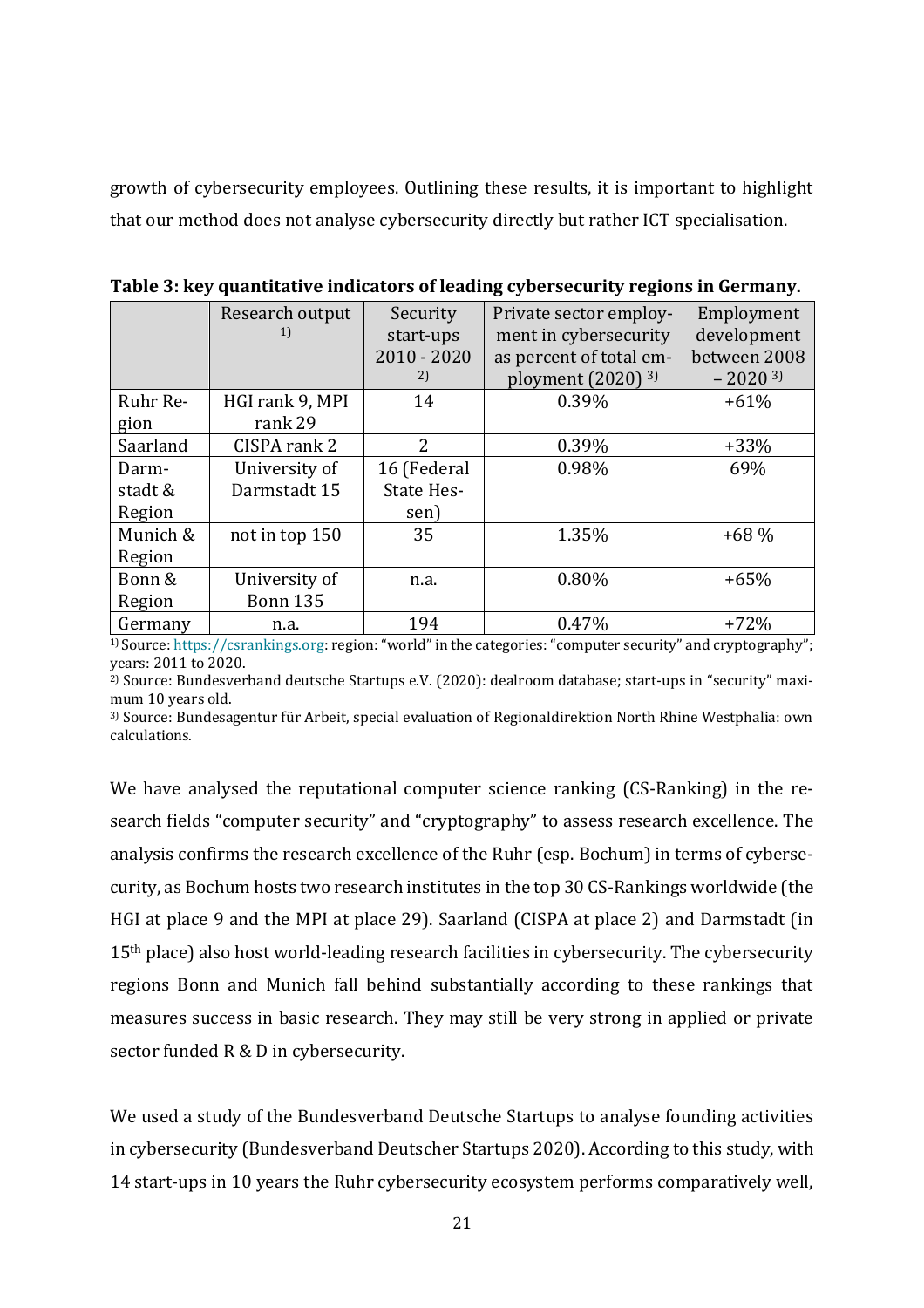i.e. it outperforms Darmstadt and Hessen, where Frankfurt is usually also a hotspot for start-ups, but falls behind the start-up hotspot Munich with 35 new start- ups. From our primary company data, we identified over 20 start-ups in the Ruhr in the last 10 years, suggesting that the Bundesverband study underestimates the actual business foundations in the region.

Overall, our data analysis supports the perception of the interview partners that a lively entrepreneurial ecosystem has emerged in the Ruhr. However, the private sector activities of the ecosystem have only limited effects on the industrial structure from a quantitative point of view. The fact that cybersecurity itself is still a niche market, though one that is rapidly growing (Hryhorivas and Leglers 2019, Bitkom 2020), in large part explains the limited effect on the industry structure. Public sector employment of the universities and research institutions (e.g. the MPI will host over 200 researchers when fully established), as well as employees of the accelerators, network organisations and business promoters cannot be measured with the statistic. However, they substantially contribute to the income and employment impact of the ecosystem for the region.

Finally, to fully understand the regional development contribution of the ecosystem, the impact of cybersecurity on the regional identity and the image of the region needs to be considered. Cybersecurity actors highly identify with the ecosystem, be they founders, employees, scientists, municipal employees, or local politicians. They are proud of the research excellence and distinct start-up activities, i.e. of having a dynamic ecosystem, despite being a lagging region. The interviewed founders of start-ups consider themselves as an active part of the ecosystem and a role model for the next generation. Interviewed senior employees of incumbent firms proudly acknowledge the positive development over the last twenty years and some of them actively engage in the ecosystem development, e.g. as members of network organisations. The recent project "eurobits women academy" was co-developed by the head of public affairs of secunet AG and our project InSicht.Ruhr was extensively supported by a computer scientist from G Data. The economic development agencies of several cities have also dedicated attention and project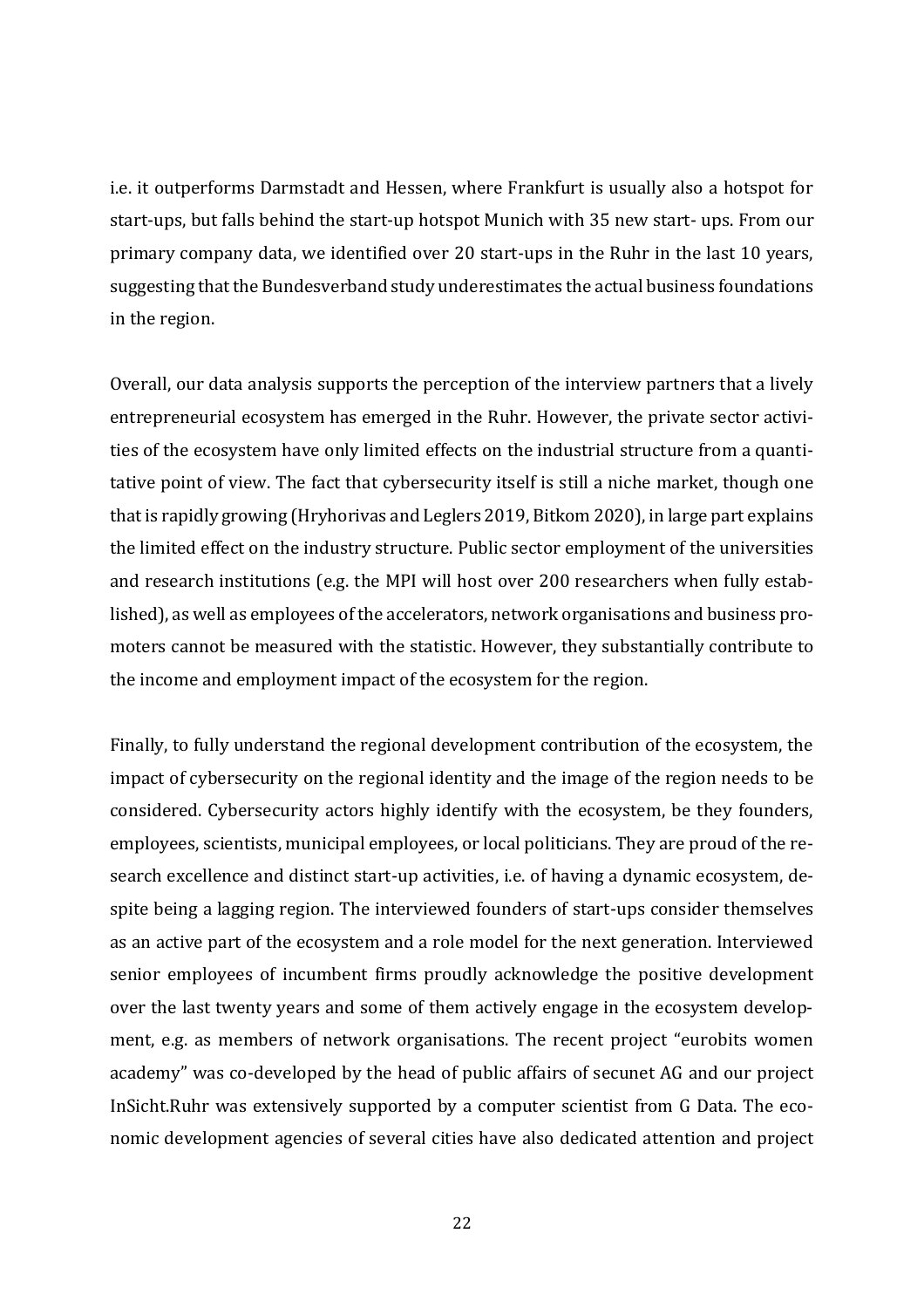activities to cybersecurity. Especially the City of Bochum commits own employees to cybersecurity and support a cybersecurity network organisation with staff and money.

For citizens, the dynamic development is visible in the built environment. Cybersecurity activities cluster at several sides in the Ruhr. Especially the 70 hectares area Mark 51°7 in Bochum – a brownfield of the abandoned Opel car factory – is being developed as a visible cybersecurity campus. The new MPI, labs of the Ruhr University Bochum and several cybersecurity companies like ESCRYPT/Bosch and start-ups like Physec will be located there (Bochum Perspektive 2021). Mark 51°7 receives considerable attention of local media and citizens, as Opel was an important employer in Bochum and the area development is very successful with 73% of the space being sold within seven years (Bochum Perspektive 2021).

The ecosystem's impact on the image of the Ruhr is divergent, according to the interviewees. Some actors claim that cybersecurity is one of the best kept strengths of the Ruhr; other highlight that due to the HGI, Bochum and the Ruhr are globally known as centre for cybersecurity in the community. Commercial development successes, especially Mark 51°7 and continuous start-ups will likely booster cybersecurity´s contribution to a positive image of the Ruhr as a high-tech region. However, it is too early to make a final assessment here.

# **IV Discussion and Conclusion**

Our critical discussion of new and alternative development approaches for left behind places was motivated by the successful development of the cybersecurity ecosystem in the former mining region Ruhr. While supporting the new attention for left behind places and the emphasis on quality of life and social development goals, we see a danger that cutting edge (publicly funded) research and high-tech sectors are left behind by the alternative approaches for lagging regions. Conceptually, the new focus on the foundational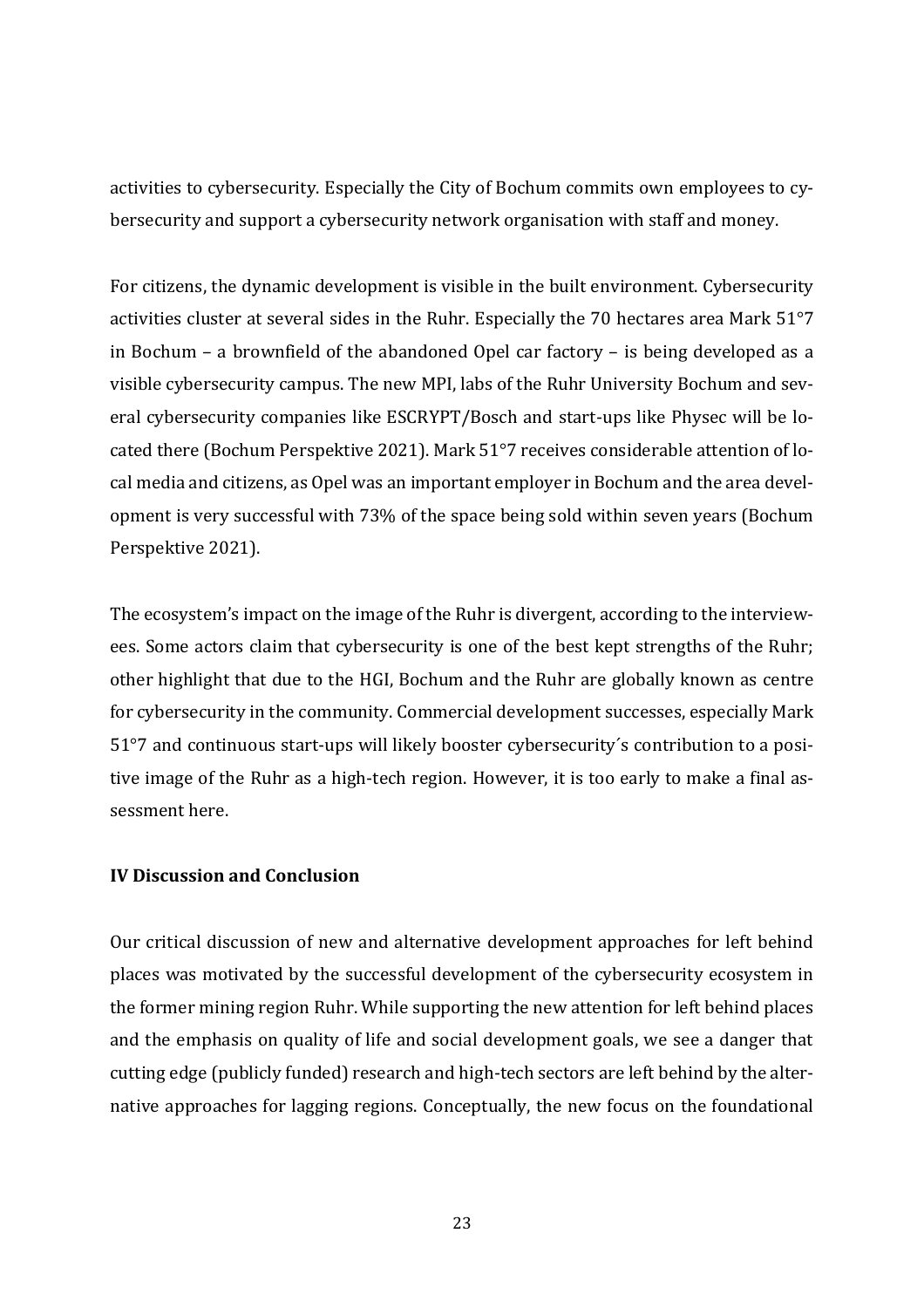economy and regional needs tends to amplify homogeneous economic structures in lagging regions and new impulses to regional development may be minimised if universities "over adapt" to their lagging region.

As demonstrated by the genesis of the cybersecurity ecosystem in the Ruhr, initial research funding can spark dynamic ecosystem development and is a reason why talented researchers and entrepreneurs (or both in one person) settle in, return to, or remain in a lagging region. This research laid the foundation of today's successful ecosystem. Therefore, attracting researchers and research-oriented entrepreneurs to lagging regions increases the likelihood that change agents settle and stimulate new development there. Research excellence needs substantial public funding and its impact on regional development is uncertain and often only pays off in the long term. After all, the Ruhr University Bochum was already founded in 1962 and is one of the largest universities in Germany in terms of students. Furthermore, substantial luck was involved in the successful development of the ecosystem (i.e. the settlement of HGI, the entrepreneurial orientation of the first generation of academics, the rapid economic development of the cybersecurity niche). Still, establishing and supporting excellent research and universities in lagging regions increases the chance that such change agents settle and dynamic high-tech ecosystems develop.

Regardless the positive development of the cybersecurity ecosystem, its direct contributions to the regional economy are limited. Only 0.39% of Ruhr's total employment is in the private cybersecurity sector in 2020 and public research and private industry alike predominantly employ highly skilled persons. Furthermore, the ecosystem development heavily depended on public funding be it for the permanent research positions (e.g., to the estimation of one interview partner, the HGI has consumed over 100 million euros of permanent public funding until now), third party funded research projects, the start-ups support activities or the regional development projects. Considering the tremendous costs of cybersecurity ecosystem development against limited direct benefit for other Ruhr residents, alternative development approaches may rightly criticize the inefficiency of hightech development strategies for lagging regions.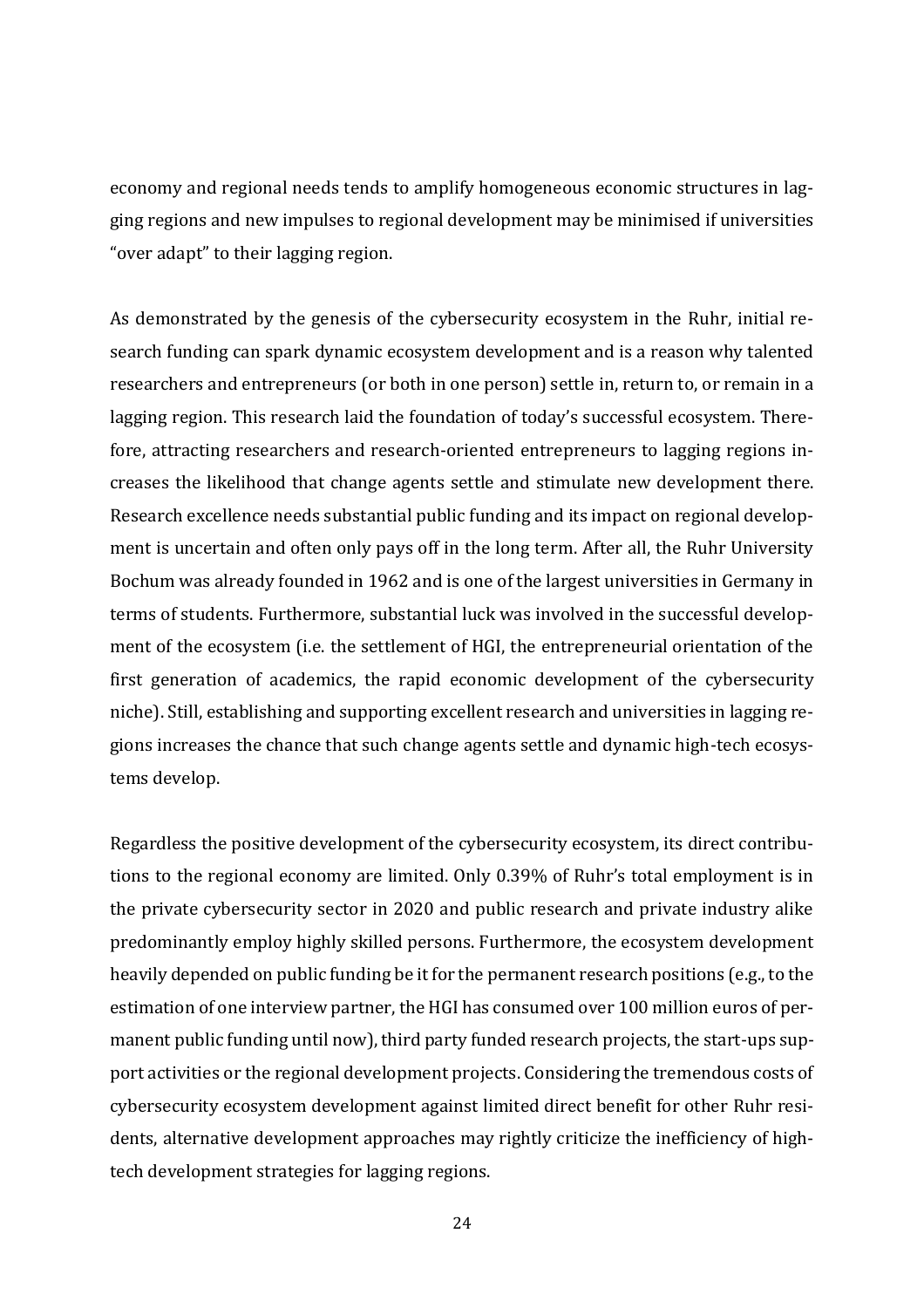To counter this argument, first only a very small percentage of the public money spend for the cybersecurity ecosystem is actually funded by the municipalities of the Ruhr, e.g. for the own shares in state sponsored regional development projects. Rather, the cybersecurity researchers raise funds in national and EU research competitions and if not in the Ruhr, these funds would otherwise be spent in other regions. Cutting-edge and hightech R&D is costly, be it in developed or in lagging regions. Not letting high-tech behind, gives lagging regions a fair chance to get a share of the huge budget amounts for cutting edge research. Second, a fair assessment of the efficiency of high-tech development strategies in lagging regions must also consider the expenditures of alternative approaches that depend on permanent public funding, too. Out of this funding, a substantial share needs to be financed by the municipalities, at least in the German case. Hence, sufficient local tax revenue is a support factor for the foundational economy and trade tax revenue depends on private sector profit. Without denying the importance of the foundational economy for regional economies and quality of life, development strategies that focus solely on this economy seems myopic from a fiscal point of view.

In addition, as the Ruhr case indicates, cutting-edge science and high-tech sectors contribute to positive identification with a lagging region. Even if only partly perceived by the general public, professionals of the ecosystem, regional development and politicians witness the scientific success and start-up dynamics and are motivated to further engage in the Ruhr. Although it is still too early to fully assess the positive identification aspect of the cybersecurity ecosystem for the Ruhr, it seems plausible that positive identification is not an exclusive argument for alternative development approaches.

Overall, our discussion suggests a combination of alternative and conventional development approaches for the development of left behind places. One by which the impulses from the debate on alternative development should not be considered as a rejection of conventional development approaches. Left behind places need both, quality of life with a strong foundational economy, and the chance for new impulses and the development of new industries. For new impulses, the permanent funding of well-equipped universities and research institutions appears important. Not every peripheral and sparsely populated region can host a university and world class research institutions. Specific grants for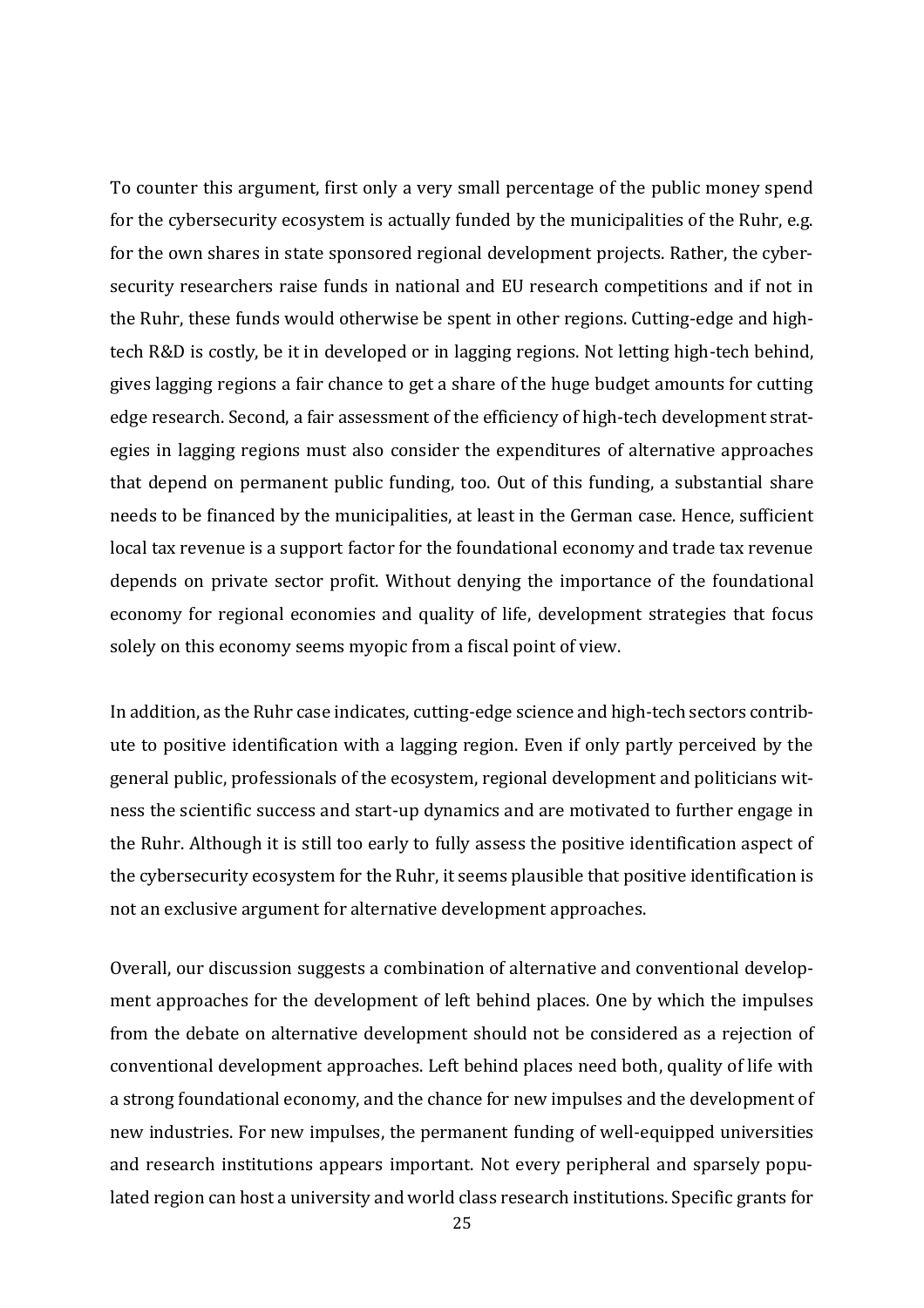research in lagging regions could support emergence of novel fields. They should truly be open and not impose templates on what works and what does not work for the development of lagging regions.

# **Funding**

This work was supported by a research grant from the German Federal Ministry of Education and Research [grant number: 03WIR5101A].

# **Acknowledgements**

We would like to acknowledge the financial support and thank the participants in interviews and workshops. We also acknowledge the support of Tereza Hejnová and the whole InSicht.Ruhr team who contributed to this article with data, sector knowledge, inspiration, and access to interview partners. We acknowledge the valuable comments on earlier versions of this article by Jessica Palka, Marvin Mosters and the participants of the Regions in Recovery session "Adapting and (re)developing 'left behind' places".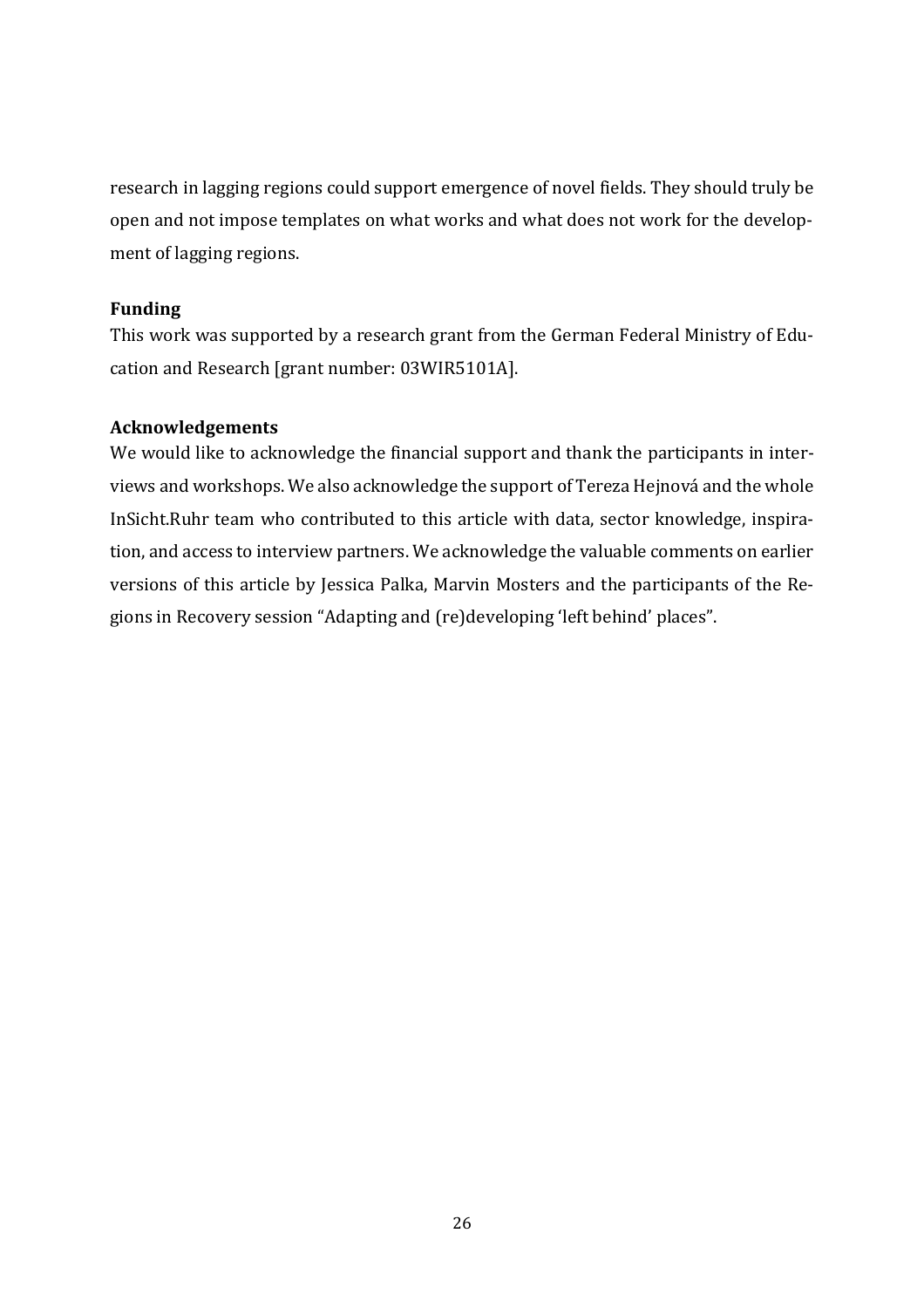# **References**

- Arocena, R., & Sutz, J. (2021). Universities and social innovation for global sustainable development as seen from the south. *Technological Forecasting & Social Change 162*, 120399.
- Avelino, F., Wittmayer, J. M., Pel, B., Weaver, P., Dumitru, A., Haxeltine, A., Kemp, R., Jørgensen, M. S., Bauler, T., Ruijsink, S., & O'Riordan, T. (2019). Transformative social innovation and (dis)empowerment, Technological Forecasting and Social Change, 145, 195-206.
- Bayuno, B., Chaminade, C., & Göransson, B. (2020). Unpacking the role of universities in the emergence, development and impact of social innovations – A systematic review of the literature. *Technological Forecasting and Social Change, 155*, 120030.
- BBSR- Bundesinstitut für Bau-, Stadt- und Raumforschung (Eds.) (2020). Regionale Lebensverhältnisse –Ein Messkonzept zur Bewertung ungleicher Lebensverhältnisse in den Teilräumen Deutschlands. BBSR-Online-Publikation No. 06/2020.
- BBSR- Bundesinstitut für Bau-, Stadt- und Raumforschung (Eds.) (2020). Lebendige Regionen – Aktive Regionalentwicklung als Zukunftsaufgabe. Endbericht der finanzwissenschaftlichen Begleitforschung. BBSR-Online-Publikation No. 14/2020.
- Bellandi, M., Donati, L., & Cataneo, A. (2021). Social innovation governance and the role of universities: Cases of quadruple helix partnerships in Italy. *Technological Forecasting & Social Change, 164*, 120518.
- Benneworth, P., Cunha, J., & Cinar, R. (2020). Between good intentions and enthusiastic professors: the missing middle of university social innovation structures in the Quadruple Helix. In L., Farinha, D., Santos, J., Ferreira, & M., Ranga (Eds.) Regional Helix Ecosystem and Sustainable Growth. 31-44.
- Bitkom (Eds.) (2020): Markt für IT-Sicherheit auf Allzeithoch. [https://www.bit](https://www.bitkom.org/Presse/Presseinformation/Markt-fuer-IT-Sicherheit-auf-Allzeithoch)[kom.org/Presse/Presseinformation/Markt-fuer-IT-Sicherheit-auf-Allzeithoch](https://www.bitkom.org/Presse/Presseinformation/Markt-fuer-IT-Sicherheit-auf-Allzeithoch)
- BMI- Bundesministerium des Innern, für Bau und Heimat (Eds.) (2019). Unser Plan für Deutschland. Gleichwertige Lebensverhältnisse überall. Online at. [https://www.bmi.bund.de/SharedDocs/downloads/DE/veroeffen](https://www.bmi.bund.de/SharedDocs/downloads/DE/veroeffentlichungen/themen/heimat-integration/gleichwertige-lebensverhaeltnisse/unser-plan-fuer-deutschland-langversion-kom-gl.pdf;jsessionid=4D48582DBFFDA6456941CB09284FB797.2_cid364?__blob=publicationFile&v=4)[tlichungen/themen/heimat-integration/gleichwertige-lebensverhaeltnisse/unser](https://www.bmi.bund.de/SharedDocs/downloads/DE/veroeffentlichungen/themen/heimat-integration/gleichwertige-lebensverhaeltnisse/unser-plan-fuer-deutschland-langversion-kom-gl.pdf;jsessionid=4D48582DBFFDA6456941CB09284FB797.2_cid364?__blob=publicationFile&v=4)[plan-fuer-deutschland-langversion-kom-gl.pdf;jses](https://www.bmi.bund.de/SharedDocs/downloads/DE/veroeffentlichungen/themen/heimat-integration/gleichwertige-lebensverhaeltnisse/unser-plan-fuer-deutschland-langversion-kom-gl.pdf;jsessionid=4D48582DBFFDA6456941CB09284FB797.2_cid364?__blob=publicationFile&v=4)sionid=4D48582DBFFDA6456941CB09284FB797.2\_cid364?\_blob=publication-[File&v=4](https://www.bmi.bund.de/SharedDocs/downloads/DE/veroeffentlichungen/themen/heimat-integration/gleichwertige-lebensverhaeltnisse/unser-plan-fuer-deutschland-langversion-kom-gl.pdf;jsessionid=4D48582DBFFDA6456941CB09284FB797.2_cid364?__blob=publicationFile&v=4)
- BMWI Bundesministerium für Wirtschaft und Technologie (Eds.) (2013). Der IT-Sicherheitsmarkt in Deutschland. Grundstein für eine makroökonomische Erfassung der Branche. Online at. [https://www.bmwk.de/Redaktion/DE/Publika](https://www.bmwk.de/Redaktion/DE/Publikationen/Studien/it-sicherheitsmarkt-in-deutschland.pdf?__blob=publicationFile&v=3)tionen/Studien/it-sicherheitsmarkt-in-deutschland.pdf? blob=publicationFile&v=3 Bochum Perspektive (Eds.) (2021). Online at. [www.mark51-7.de.](http://www.mark51-7.de/)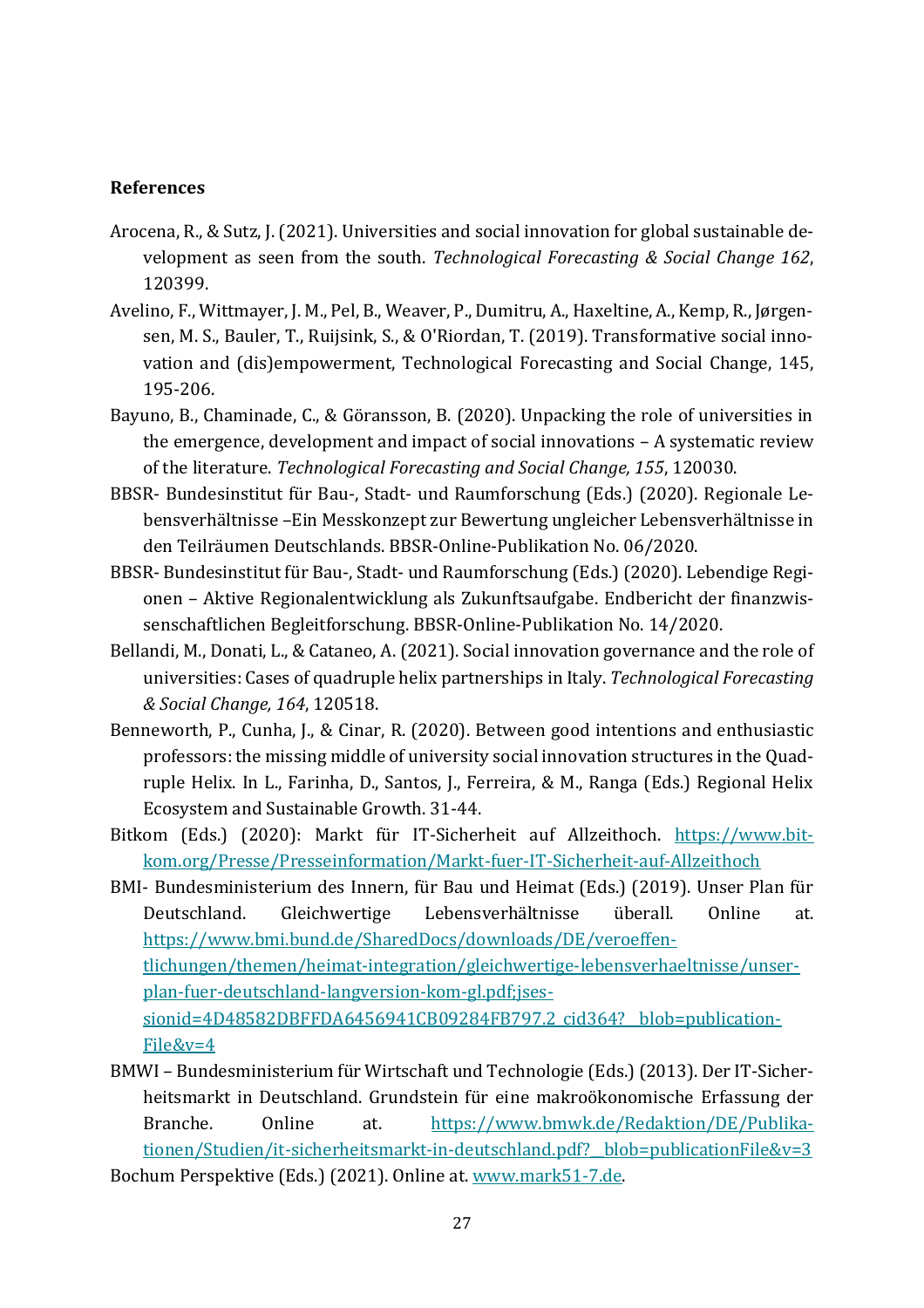- Bogumil, J., Heinze, R. G., Lehner, F., & Strohmeier, K. P. (2012). Viel erreicht wenig gewonnen: Ein realistischer Blick auf das Ruhrgebiet. Essen.
- Breznitz, D. (2021). Innovation in Real Places. Strategies for Prosperity in an Unforgiving World. Oxford University Press.
- Breznitz, M. S., & Feldman, M. P. (2010). The engaged university. The Journal of Technology Transfer, 37, 139–157.
- Bundesverband deutsche Startups (Eds.) (2020): Cyber Security an der Ruhr. <https://www.rag-stiftung.de/cybersecurity-report> (access 31.05.2021)
- Butzin, A., & Gärtner S. (2017). Bürgerschaftliches Engagement, Koproduktion und das Leitbild gleichwertiger Lebensbedingungen. In: Raumforschung und Raumordnung 75(6), 513-526.
- Christmann, G. (2020a). Soziale Innovationen in ländlichen Räumen. In C. Krajewski, & C-C. Wiegandt (Eds.), Land in Sicht: Ländliche Räume in Deutschland zwischen Prosperität und Peripherisierung (S. 228-239). (Schriftenreihe der Bundeszentrale für politische Bildung; Band 10362). Bonn: Bundeszentrale für Politische Bildung.
- Christmann, G. (2020b). How Social Innovation can be Supported in Structurally Weak Rural Regions. [https://leibniz-irs.de/fileadmin/user\\_upload/Transferpublikatio](https://leibniz-irs.de/fileadmin/user_upload/Transferpublikationen/IRS-Dialog_Policy_Paper_Ruraction.pdf)[nen/IRS-Dialog\\_Policy\\_Paper\\_Ruraction.pdf](https://leibniz-irs.de/fileadmin/user_upload/Transferpublikationen/IRS-Dialog_Policy_Paper_Ruraction.pdf)
- Clausen, H. (2021). Neues Fördergebiet für die regionale Strukturpolitik. BMWI (Eds.). Im Fokus Wirtschaftspolitik.
- Compagnucci, L., & Spigarelli F. (2020). The Third Mission of the university: A systematic literature review on potentials and constraints, Technological Forecasting and Social Change, 161, 120284.
- Dahlbeck, E., Gärtner, S.; Best, B., Kurwan, J., Wehnert, T., & Beutel, J. (2021). Analysis of the historical structural change in the German hard coal mining Ruhr area. In climate change, 30. German Environment Agency.
- Davies, A., & Simon, J. (2013). How to grow social innovation: A review and critique of scaling and diffusion for understanding the growth of social innovation. Paper prepared for the 5th International Social Innovation Research Conference, 2-4 September 2013, Oxford.
- Doloreux, D., & Dionne, S. (2008). Is regional innovation system development possible in peripheral regions? Some evidence from the case of La Pocatie`re, Canada. Entrepreneruship & Regional Development, 20(3), 259-283.
- Donaldson, S., & Court. L. (2011). Arts Factory in Ferndale, South Wales: renegotiating social relations in a traditional working-class community. In. Moulaert, F., Swyngedouw, E., Martinelli, F., & Gonzalez, S. (Eds.) (2011): Can Neighbourhoods Save The City? Community Development and Social Innovation, Routledge, Taylor & Francis Group, 117-128.
- eCapital (Eds.) (2021).<https://ecapital.vc/>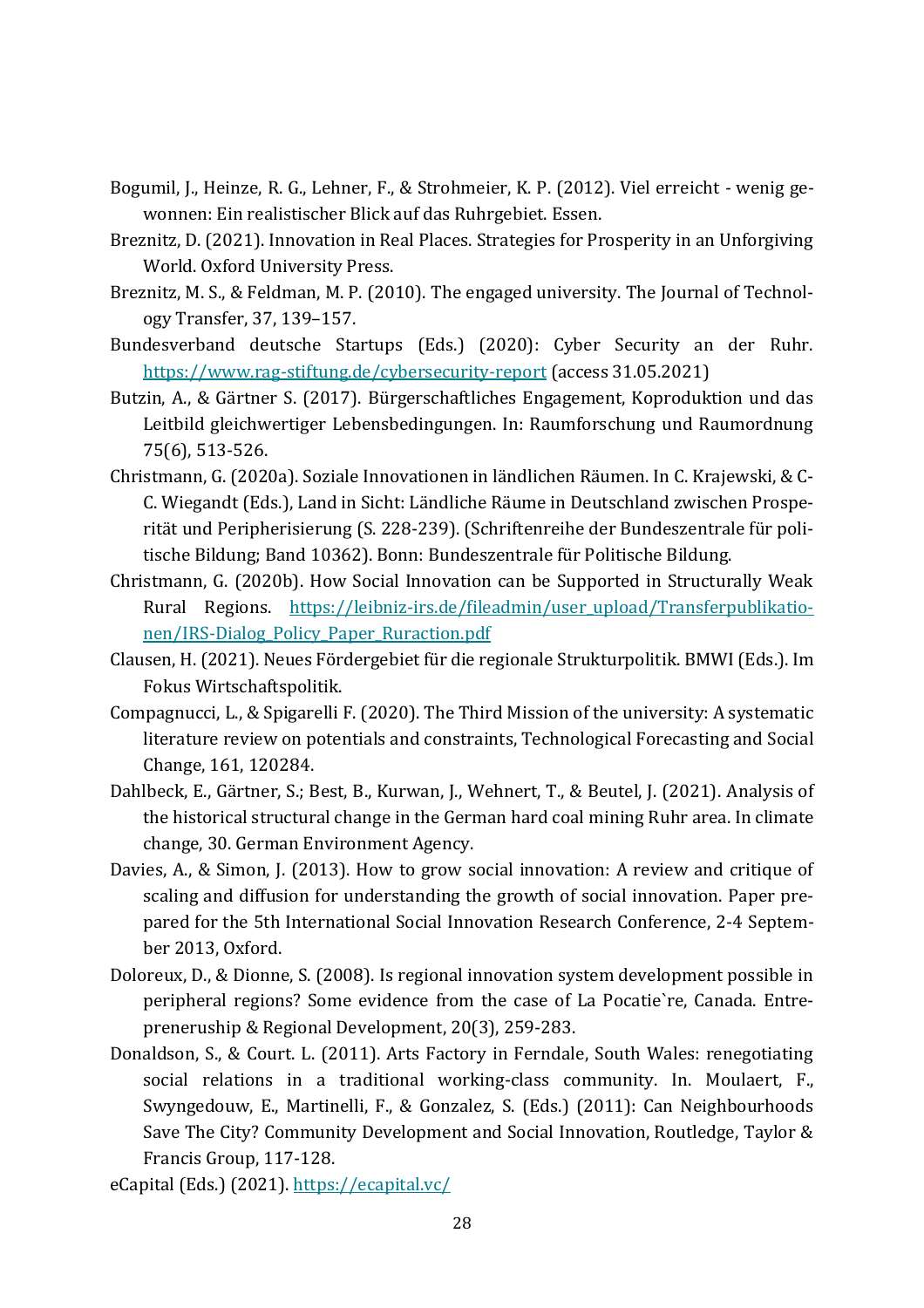- Engelen, E., Froud, J., Johal, S., Salento, A., & Williams, K. (2017). The grounded city: from competitivity to the foundational economy. Cambridge Journal of Regions, Economy and Society, 10(3), 407–423.
- ESCRYPT (Eds.) (2021).<https://www.escrypt.com/de>
- Foray, D. (2014).-"From smart specialisation to smart specialisation policy", European Journal of Innovation Management, 17(4), 492-507.
- Froud, J., Haslam, C., Johal, S., & Williams, K. (2020). (How) does productivity matter in the foundational economy? Local Economy. 35(4), 316-336. https://doi.org/10.1177/0269094220956952.
- Goddard, J., Kempton, L. & Vallance, P. (2013). The civic university: Connecting the global and the local, In R. Cappello, A. Olechnicka & G. Gorzelak (Eds) Universities, Cities and Regions, Loci for Knowledge and Innovation Creation, pp. 43–63 (London: Routledge).
- Gonzáles, S., & Geoff, V. (2011). The Ouseborn Trust in Newcastle: a struggle to innovate in the context of a weak local state. In F., Moulaert, E., Swyngedouw, F., Martinelli, S., Gonzalez (Eds.). Can Neighbourhoods Save The City? Community Development and Social Innovation, Routledge, Taylor & Francis Group, 128-140.
- Gramm, V., Giuliani, C. & Hoffmann, C. (2020). Soziale Landwirtschaft in Südtirol und ihre Rahmenbedingungen im europäischen Vergleich. Österreich Zeitschrift für Soziologie, 45, 29–48.
- Gunasekara, C. (2006). Reframing the Role of Universities in the Development of Regional Innovation Systems. The Journal of Technology Transfer, 31(1), 101–113.
- Hansen, T. (2021). The foundational economy and regional development, Regional Studies, 1033-1042. DOI: 10.1080/00343404.2021.1939860.
- Heslop, J., Morgan, K., & Tomaney, J. (2019). Debating the foundational economy. Renewal: A journal of social democracy, 27, article number: 2.
- Howaldt, J., Kopp, R., & Schwarz, M. (2015). On the theory of social innovations Tarde's neglected contribution to the development of a sociological innovation theory, Beltz Juventa.
- Hryhorovas, H., & Leglers, B. (2019). Der IT-Sicherheitsmarkt in Deutschland. Zweite Aktualisierung der Studie zu der aktuellen Lage der IT-Sicherheitswirtschaft, ihrer Entwicklung und zukünftigen Potenzialen in Deutschland. Online: [https://www.wifor.com/uploads/2019/08/it-sicherheitsmarkt-in-deutschland-stu](https://www.wifor.com/uploads/2019/08/it-sicherheitsmarkt-in-deutschland-studie-2019.pdf)[die-2019.pdf](https://www.wifor.com/uploads/2019/08/it-sicherheitsmarkt-in-deutschland-studie-2019.pdf)
- Kempton, L., Conceição Rego, M., Reinaldo Alves, L., Vallance, P., Aguiar Serra, M., & Tewdwr-Jones, M. (2021). Putting Universities in their Place. An Evidence-based Approach to Understanding the Contribution of Higher Education to Local and Regional Development. Routledge.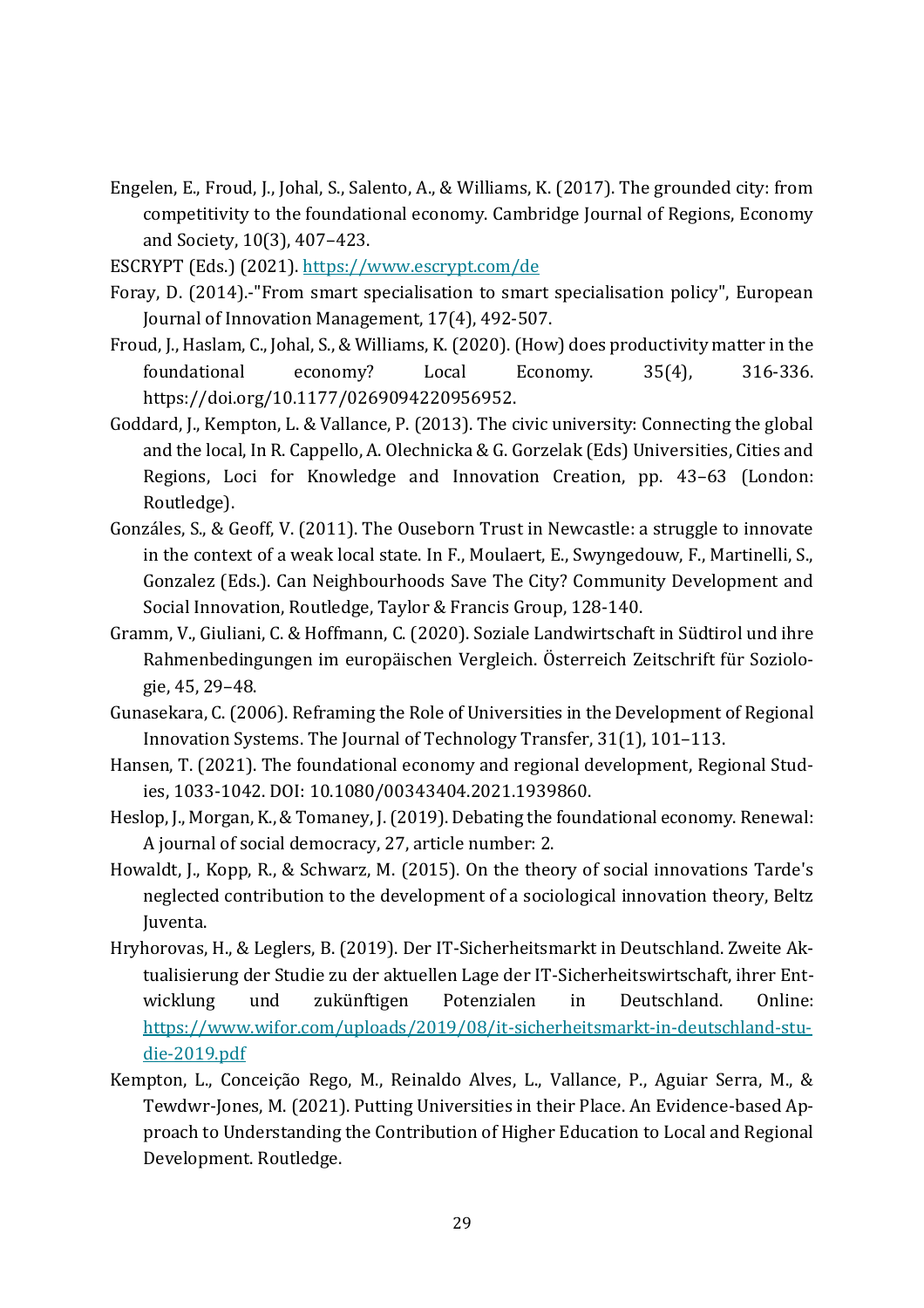- Kriegesmann, B., Böttcher, M., & Lippmann, T. (2015). Wissenschaftsregion Ruhr (Langfassung). Wirtschaftliche Bedeutung, Fachkräfteeffekte und Innovationsimpulse der Hochschulen und außeruniversitären Forschungseinrichtungen in der Metropole Ruhr. Essen: Regionalverband Ruhr.
- Kriegesmann, B., Böttcher, M., & Lippmann, T. (2019). Die Wissenschaft als Impulsgeber für Innovationen. Eine Untersuchung am Beispiel des Ruhrgebiets. In. Standort 2, 76- 82.
- Lawton Smith, H., & Bagchi-Sen, S: (2011). The research university, entrepreneurship and regional development: Research propositions and current evidence. Entrepreneurship & Regional Development, 24(5-6), 383-404.
- MacKinnon, D., Kempton, L., O'Brien, P., Ormerod, E., Pike, A., & Tomaney, J. (2021). Reframing urban and regional 'development' for 'left behind' places. Cambridge Journal of Regions, Economy and Society, 15(1), 39-56.
- Mäding, H. (Eds.) (2009). Öffentliche Finanzströme und räumliche Entwicklung. Hannover: Akademie für Raumforschung und Landesplanung (ARL) (Forschungs- und Sitzungsberichte, Bd. 232).
- Marques, P., Morgan, K. & Richardson, R. (2018). Social innovation in question: The theoretical and practical implications of a contested concept, Environment and Planning C: Politics and Space, 36(3), 496–512.
- Marques, P., Morgan, K., Healy, A., & Vallance, P. (2019). Spaces of novelty: Can universities play a catalytic role in less developed regions?, Science and Public Policy, 46(5), 763– 771, [https://doi.org/10.1093/scipol/scz028.](https://doi.org/10.1093/scipol/scz028)
- Martin, R. (2021). Rebuilding the economy from the Covid crisis: time to rethink regional studies? Regional Studies, Regional Science, 8(1), 143-161.
- Morawska-Jancelewicz, J., (2021). The Role of Universities in Social Innovation Within Quadruple/Quintuple Helix Model: Practical Implications from Polish Experience. *Journal of the Knowledge Economy*. [https://doi.org/10.1007/s13132-021-00804-y.](https://doi.org/10.1007/s13132-021-00804-y)
- Moreno Pires, S., Polido, A., Teles, F., Silva, P., & Rodrigues, C. (2020). Territorial innovation models in less developed regions in Europe: the quest for a new research agenda?, European Planning Studies, 28(8), 1639-1666, DOI: 10.1080/09654313.2019.1697211.
- Moulaert F.; & van den Broeck P. (2018). Social Innovation and Territorial Development. In. J., Howaldt, C., Kaletka, A., Schröder, & M., Zirngibl (Eds.). Atlas of Social Innovation. New practices for a better future. 26-29.
- Moulaert, F., Swyngedouw, E., Martinelli, F., & Gonzalez, S. (Eds.) (2011). Can Neighbourhoods Save The City? Community Development and Social Innovation, Routledge, Taylor & Francis Group.
- Neumeier, S. (2017). Social innovation in rural development: Identifying the key factors of success. The Geographical Journal, 183(1), 34–46.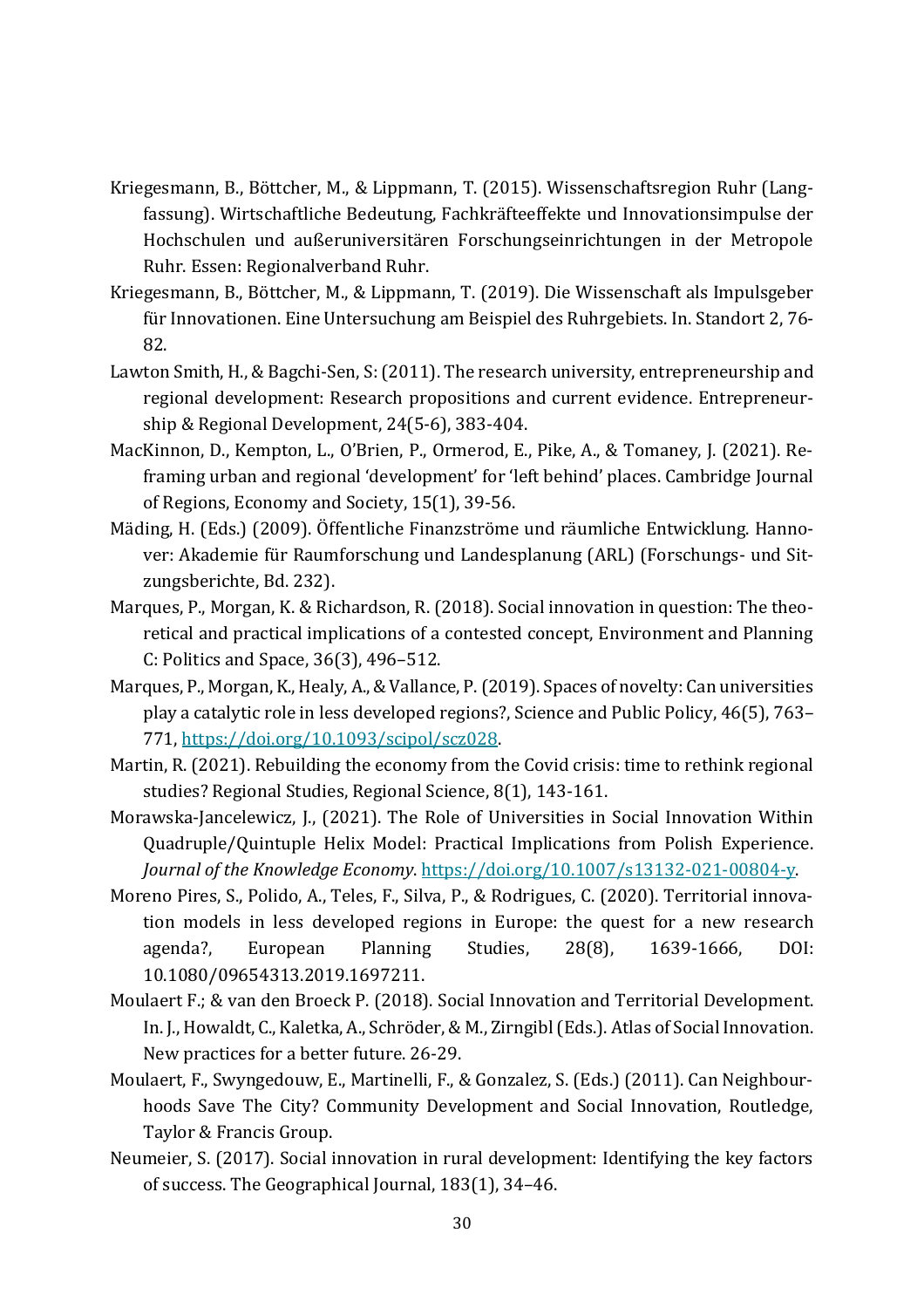- Noack, A., & Federwisch, T. (2020). Social Innovation in Rural Regions. Older Adults and Creative Community Development. Rural Sociology 12(3), 1-24.
- OECD (Eds.) (2021). Building local ecosystems for social innovation. A methodological framework. OECD Local Employment and Economic Development (LEED) Papers. [https://www.oecd-ilibrary.org/docserver/bef867cd-en.pdf?ex](https://www.oecd-ilibrary.org/docserver/bef867cd-en.pdf?expires=1643190409&id=id&accname=guest&checksum=02A92F07A96A7E39E08DC915A900D01F)[pires=1643190409&id=id&accname=gu](https://www.oecd-ilibrary.org/docserver/bef867cd-en.pdf?expires=1643190409&id=id&accname=guest&checksum=02A92F07A96A7E39E08DC915A900D01F)[est&checksum=02A92F07A96A7E39E08DC915A900D01F.](https://www.oecd-ilibrary.org/docserver/bef867cd-en.pdf?expires=1643190409&id=id&accname=guest&checksum=02A92F07A96A7E39E08DC915A900D01F)
- Plank, C., Hafner, R. & Stotten, R. (2020). Analyzing values-based modes of production and consumption: Community-supported agriculture in the Austrian Third Food Regime. Österreichische Zeitschrift für Soziologie, 45, 49–68.
- Pohlmann, N. (2022). Cyber-Sicherheit: Das Lehrbuch für Konzepte, Prinzipien, Mechanismen, Architekturen und Eigenschaften von Cyber-Sicherheitssystemen in der Digitalisierung. Wiesbaden: Springer Vieweg
- Rabadjieva, M., & Butzin, A. (2020): Emergence and diffusion of social innovation through practice fields, European Planning Studies, 28(5), 925-940.
- Rehfeld, D. (1999). Produktionscluster: Konzeption, Analysen und Strategien für eine Neuorientierung der regionalen Strukturpolitik. München: Hampp. Arbeit und Technik, Bd. 16. ISBN 3-87988-445-5.
- Rodríguez-Pose, A. (2017). The revenge of the places that don't matter (and what to do about it). Cambridge Journal of Regions, Economy and Society, 11 (1). 189-209.
- Salomaa, M. (2019). Third mission and regional context: assessing universities' entrepreneurial architecture in rural regions. Regional Studies, Regional Science, 6(1), 233- 249.
- Scheuplein, C., & Krätke, S. (2001). Produktionscluster in Ostdeutschland. Methoden der Identifizierung und Analyse. Hamburg: VSA.
- Schubert, C. (2018). Soziale Innovationen im ländlichen Raum. In: HW., Franz., C., Kaletka. (Eds.) Soziale Innovationen lokal gestalten. Sozialwissenschaften und Berufspraxis. 367-383. Springer VS, Wiesbaden.
- Spigel B., & Harrison R. (2018). Toward a process theory of entrepreneurial ecosystems. In: Strategic Entrepreneurship Journal 12(1), 151-168.
- Terstriep, J., Krlev, G., Mildenberger, G., Strambach, S., Thurmann, J.-F., & Wloka, L.-F. (2021). Measuring social Innovation. In J. Howaldt, C. Kaletka, & A. Schröder (Eds.), A Research Agenda for Social Innovation, 263-286. Cheltenham: Edward Elgar. https://doi.org/10.4337/9781789909357.00024.
- Tiran, J., Bole D., & Kozina, J. (2022). Industrial culture as an agent of social innovation: reflections from Velenje, Slovenia, Innovation: The European Journal of Social Science Research, DOI: [10.1080/13511610.2022.2026212.](https://doi.org/10.1080/13511610.2022.2026212)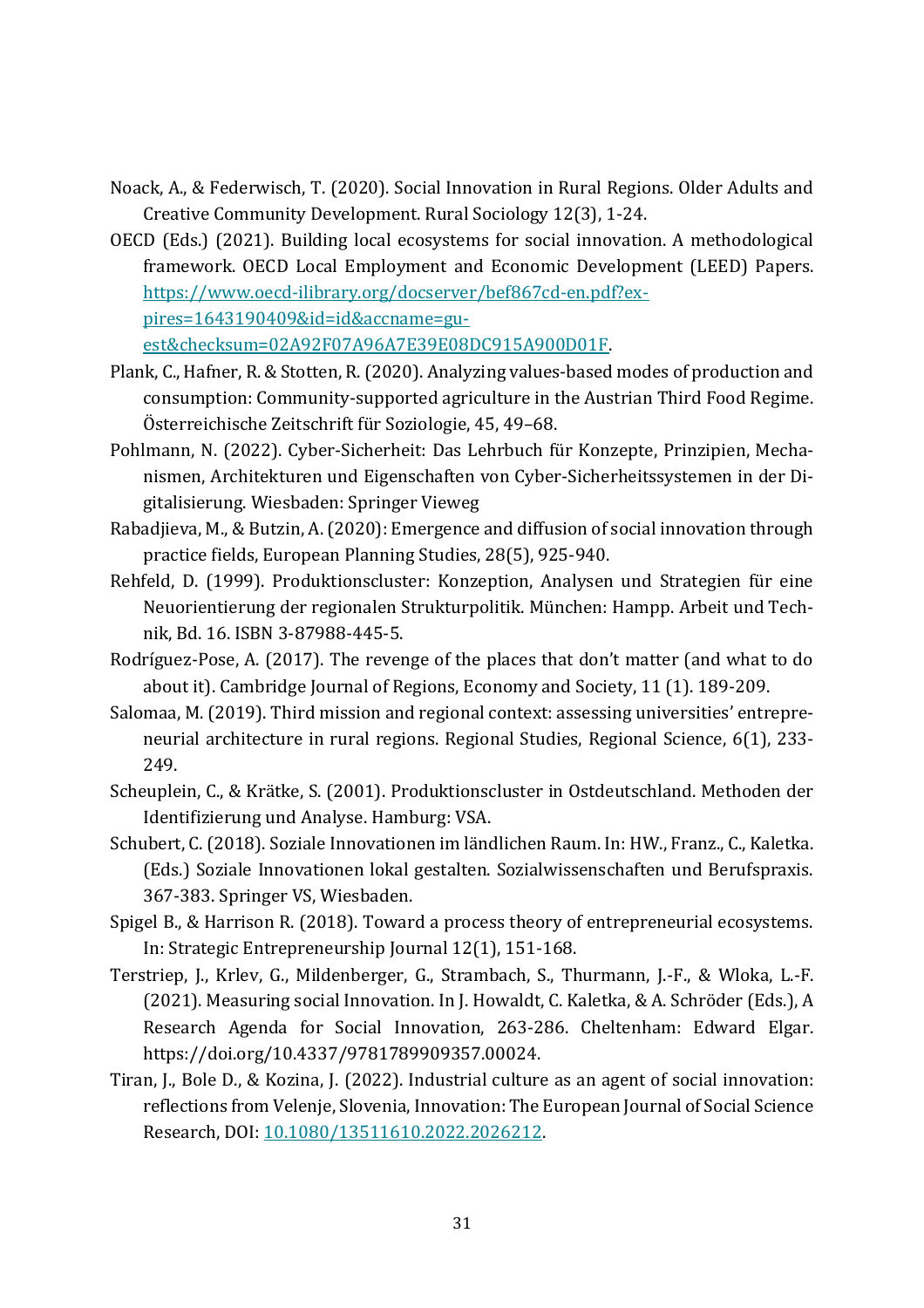- Tomaney, J., Pike, A., & Natarajan, L. (2019). Land-use planning, inequality and the problem of "left-behind-places". A 'provocation' for the UK2070 Commission – An Inquiry into Regional Inequalities Towards a Framework for Action.
- Trippl, M., & Tödtling, F. (2008). Cluster Renewal in Old Industrial Regions: Continuity or Radical Change? In. C., Karlsson (Eds.): Handbook of Research on Clusters series, Edgar-Elgar, 203-218.
- Trippl, M., Sinozic, T., & Lawton Smith, H. (2015). The Role of Universities in Regional Development: onceptual Models and Policy Institutions in the UK, Sweden and Austria. European Planning Studies, 1722-1740.
- Vallance, P., Blažek, J., & Edwards, J. (2017). Smart specialisation in regions with less-developed research and innovation systems: A changing role for universities? In: Environment and Planning C: Politics and Space, 36 (2), 219-238.
- Zademach, H.-M., & Dudek, S. (2022). Soziale Infrastruktur und räumliche Gerechtigkeit: Zum Potenzial des Ansatzes der Fundamentalökonomie. In: M., Miosga (Eds.): Neue Perspektiven einer zukunftsfähigen Raumordnung in Bayern, Hannover, ARL, 138- 150.